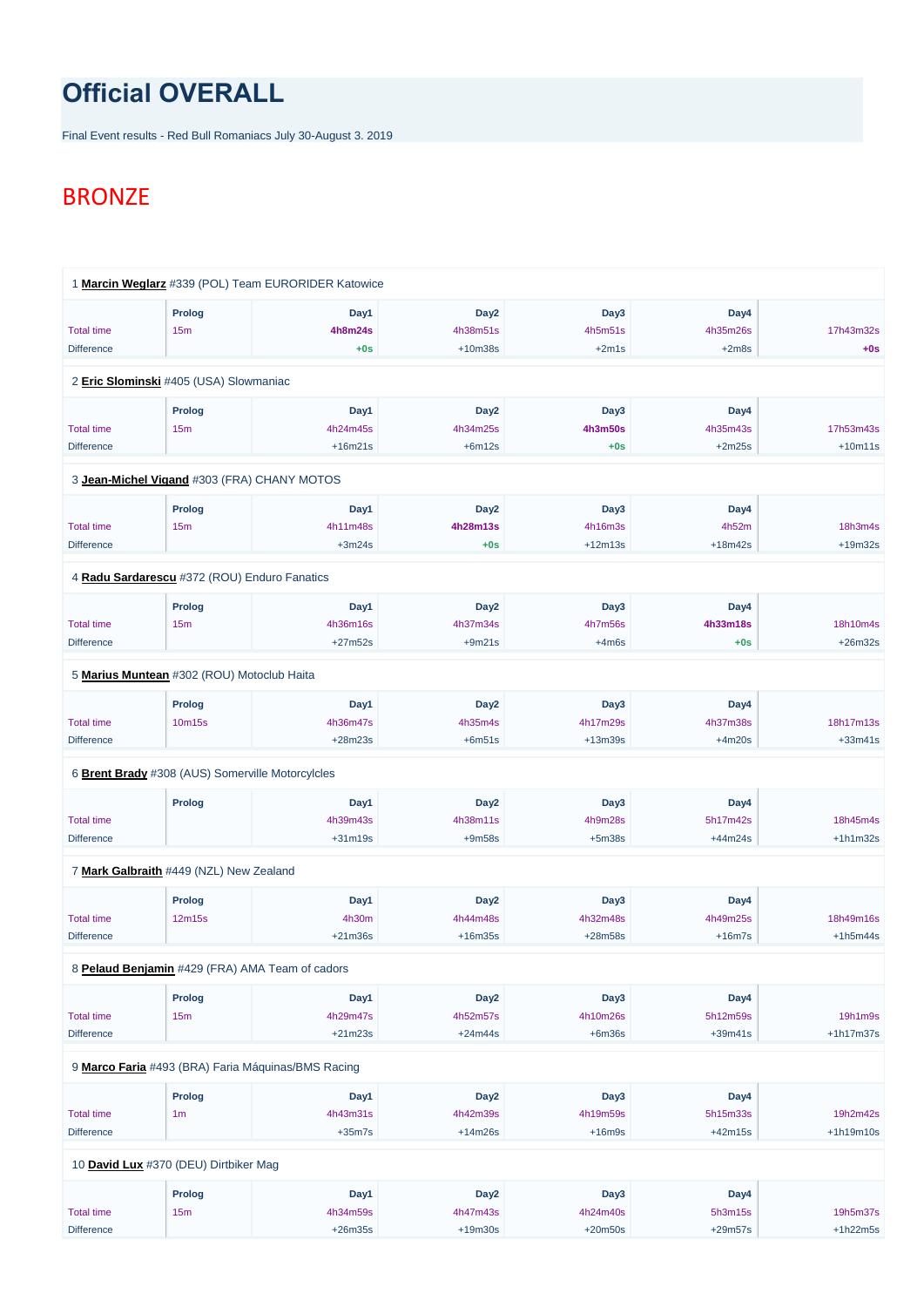|                                        | 11 Garry Player #461 (GBR) Player Plumbing            |                       |                    |                     |                      |             |
|----------------------------------------|-------------------------------------------------------|-----------------------|--------------------|---------------------|----------------------|-------------|
|                                        |                                                       |                       |                    |                     |                      |             |
|                                        | <b>Prolog</b>                                         | Day1                  | Day <sub>2</sub>   | Day3                | Day4                 |             |
| <b>Total time</b>                      | 15m                                                   | 4h29m14s              | 4h47m57s           | 4h30m12s            | 5h6m45s              | 19h9m8s     |
| <b>Difference</b>                      |                                                       | $+20m50s$             | $+19m44s$          | $+26m22s$           | $+33m27s$            | +1h25m36s   |
|                                        | 12 Jordi Roca #374 (ESP) Mc vilobi                    |                       |                    |                     |                      |             |
|                                        | <b>Prolog</b>                                         | Day1                  | Day <sub>2</sub>   | Day3                | Day4                 |             |
| <b>Total time</b>                      | 5 <sub>m</sub>                                        | 4h36m58s              | 4h56m47s           | 4h8m17s             | 5h24m15s             | 19h11m17s   |
|                                        |                                                       | $+28m34s$             | $+28m34s$          | $+4m27s$            |                      | $+1h27m45s$ |
| <b>Difference</b>                      |                                                       |                       |                    |                     | $+50m57s$            |             |
|                                        | 13 Mindaugas Daugela #301 (LTU) Transaulita           |                       |                    |                     |                      |             |
|                                        | <b>Prolog</b>                                         | Day1                  | Day <sub>2</sub>   | Day3                | Day4                 |             |
| <b>Total time</b>                      | 8 <sub>m</sub>                                        | 4h30m36s              | 4h50m5s            | 4h20m57s            | 5h22m46s             | 19h12m24s   |
| <b>Difference</b>                      |                                                       | $+22m12s$             | $+21m52s$          | $+17m7s$            | +49m28s              | +1h28m52s   |
|                                        |                                                       |                       |                    |                     |                      |             |
|                                        | 14 Peter Rahn #306 (DEU) X-LEO                        |                       |                    |                     |                      |             |
|                                        | <b>Prolog</b>                                         | Day1                  | Day <sub>2</sub>   | Day3                | Day4                 |             |
| <b>Total time</b>                      | 15m                                                   | 4h30m33s              | 4h46m43s           | 4h31m22s            | 5h14m29s             | 19h18m7s    |
| <b>Difference</b>                      |                                                       | $+22m9s$              | $+18m30s$          | $+27m32s$           | $+41m11s$            | $+1h34m35s$ |
|                                        | 15 Jack Berry #394 (GBR) Jack Berry Plant Services    |                       |                    |                     |                      |             |
|                                        | Prolog                                                | Day1                  | Day <sub>2</sub>   | Day3                | Day4                 |             |
| <b>Total time</b>                      | 15m                                                   | 4h43m                 | 4h58m33s           | 4h27m59s            | 5h17m7s              | 19h41m39s   |
| <b>Difference</b>                      |                                                       | $+34m36s$             | $+30m20s$          | $+24m9s$            | $+43m49s$            | $+1h58m7s$  |
|                                        |                                                       |                       |                    |                     |                      |             |
|                                        | 16 Gavin Mccarthy #448 (USA) Chocolate Mountain Ranch |                       |                    |                     |                      |             |
|                                        | <b>Prolog</b>                                         | Day1                  | Day <sub>2</sub>   | Day3                | Day4                 |             |
| <b>Total time</b>                      | 4m30s                                                 | 5h14m1s               | 4h51m21s           | 4h19m31s            | 5h15m52s             | 19h45m15s   |
| <b>Difference</b>                      |                                                       | $+1h5m37s$            | $+23m8s$           | $+15m41s$           | $+42m34s$            | $+2h1m43s$  |
|                                        | 17 Wilhelm Ehm #309 (DEU) MH Racing Endurides         |                       |                    |                     |                      |             |
|                                        |                                                       |                       |                    |                     |                      |             |
|                                        | <b>Prolog</b>                                         | Day1                  | Day <sub>2</sub>   | Day3                | Day4                 |             |
| <b>Total time</b>                      | 15m                                                   | 4h19m57s              | 4h52m11s           | 4h38m52s            | 5h42m29s             | 19h48m29s   |
| <b>Difference</b>                      |                                                       | $+11m33s$             | $+23m58s$          | $+35m2s$            | $+1h9m11s$           | $+2h4m57s$  |
|                                        | 18 Chuck White #432 (USA) WoodChuck Racing/Motoland   |                       |                    |                     |                      |             |
|                                        |                                                       |                       |                    |                     |                      |             |
|                                        | <b>Prolog</b>                                         | Day1                  | Day <sub>2</sub>   | Day3                | Day4                 | 19h49m27s   |
| <b>Total time</b><br><b>Difference</b> | 15m                                                   | 4h40m38s<br>$+32m14s$ | 5h36s<br>$+32m23s$ | 4h39m46s<br>+35m56s | 5h13m27s<br>$+40m9s$ | $+2h5m55s$  |
|                                        |                                                       |                       |                    |                     |                      |             |
|                                        | 19 <b>Dmitry Tagirov</b> #310 (RUS) UktusMoto         |                       |                    |                     |                      |             |
|                                        | Prolog                                                | Day1                  | Day <sub>2</sub>   | Day3                | Day4                 |             |
| <b>Total time</b>                      | 12m                                                   | 4h34m10s              | 4h45m3s            | 4h43m31s            | 5h36m33s             | 19h51m17s   |
| <b>Difference</b>                      |                                                       | $+25m46s$             | $+16m50s$          | $+39m41s$           | $+1h3m15s$           | $+2h7m45s$  |
|                                        |                                                       |                       |                    |                     |                      |             |

20 **[Andreas Maier](https://www.redbullromaniacs.com/for-competitors/profile/?e=rbr2019&b=300)** #300 (AUT) MSC Tittmoning-Kirchanschöring

|                   | <b>Prolog</b>                                 | Day1      | Day2             | Day3      | Day4      |             |
|-------------------|-----------------------------------------------|-----------|------------------|-----------|-----------|-------------|
| <b>Total time</b> | 11 <sub>m</sub> 15 <sub>s</sub>               | 4h37m56s  | 5h10m30s         | 4h21m52s  | 5h32m5s   | 19h53m38s   |
| <b>Difference</b> |                                               | $+29m32s$ | $+42m17s$        | $+18m2s$  | $+58m47s$ | $+2h10m6s$  |
|                   | 21 Sebastien Cousinie #453 (FRA) MOTO TEAM 81 |           |                  |           |           |             |
|                   |                                               |           |                  |           |           |             |
|                   | <b>Prolog</b>                                 | Day1      | Day <sub>2</sub> | Day3      | Day4      |             |
| <b>Total time</b> | 15 <sub>m</sub>                               | 4h46m4s   | 4h54m35s         | 4h38m46s  | 5h24m22s  | 19h58m47s   |
| <b>Difference</b> |                                               | $+37m40s$ | $+26m22s$        | $+34m56s$ | $+51m4s$  | $+2h15m15s$ |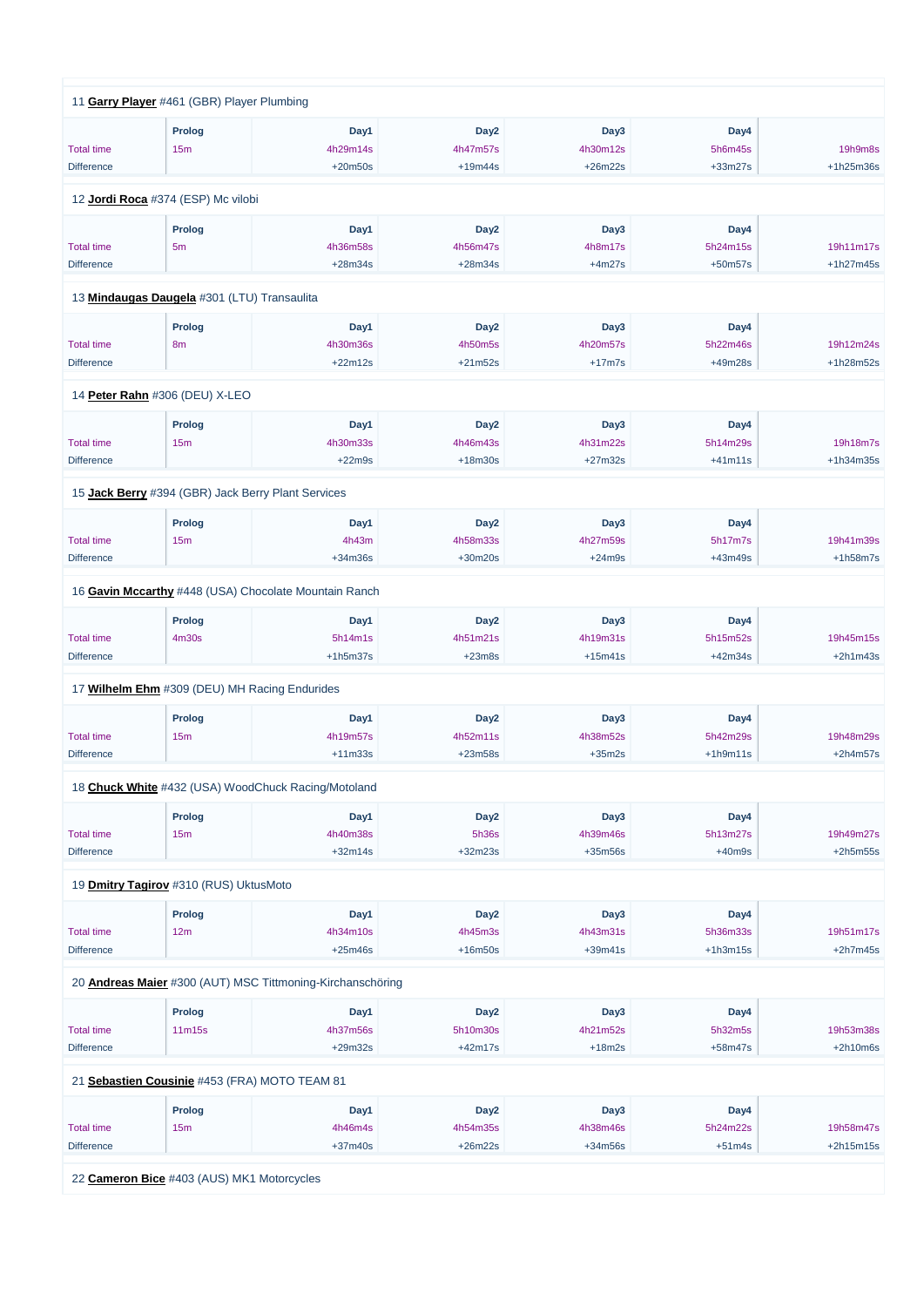|                                             | <b>Prolog</b>  | Day1                                                         | Day <sub>2</sub> | Day3      | Day4        |             |
|---------------------------------------------|----------------|--------------------------------------------------------------|------------------|-----------|-------------|-------------|
| <b>Total time</b>                           | <b>6m30s</b>   | 4h47m5s                                                      | 5h4m59s          | 4h26m55s  | 5h33m32s    | 19h59m1s    |
| <b>Difference</b>                           |                | $+38m41s$                                                    | $+36m46s$        | $+23m5s$  | $+1h14s$    | +2h15m29s   |
|                                             |                | 23 <b>Alexander De Haan</b> #312 (NLD) Amco Roke Racing Team |                  |           |             |             |
|                                             | <b>Prolog</b>  | Day1                                                         | Day <sub>2</sub> | Day3      | Day4        |             |
| <b>Total time</b>                           | 3 <sub>m</sub> | 5h7m27s                                                      | 5h8m3s           | 4h31m15s  | 5h14m8s     | 20h3m53s    |
| <b>Difference</b>                           |                | $+59m3s$                                                     | +39m50s          | $+27m25s$ | $+40m50s$   | +2h20m21s   |
|                                             |                | 24 Craig Roper #412 (GBR) Walters medical/jim aim racing     |                  |           |             |             |
|                                             | Prolog         | Day1                                                         | Day <sub>2</sub> | Day3      | Day4        |             |
| <b>Total time</b>                           | 15m            | 4h34m39s                                                     | 5h9s             | 4h40m28s  | 5h40m32s    | 20h10m48s   |
| <b>Difference</b>                           |                | $+26m15s$                                                    | $+31m56s$        | +36m38s   | $+1h7m14s$  | $+2h27m16s$ |
| 25 Valerii Oleinikov #506 (RUS) 100% ENDURO |                |                                                              |                  |           |             |             |
|                                             | Prolog         | Day1                                                         | Day <sub>2</sub> | Day3      | Day4        |             |
| <b>Total time</b>                           | 15m            | 4h32m14s                                                     | 4h53m10s         | 4h53m3s   | 5h46m55s    | 20h20m22s   |
| <b>Difference</b>                           |                | $+23m50s$                                                    | $+24m57s$        | $+49m13s$ | $+1h13m37s$ | $+2h36m50s$ |
|                                             |                | 26 Robin Holtmeulen #502 (NLD) Hocoparts Racing              |                  |           |             |             |
|                                             | <b>Prolog</b>  | Day1                                                         | Day <sub>2</sub> | Day3      | Day4        |             |
| <b>Total time</b>                           | 2m             | 5h24m54s                                                     | 5h13m11s         | 4h25m12s  | 5h17m45s    | 20h23m2s    |
| <b>Difference</b>                           |                | +1h16m30s                                                    | +44m58s          | $+21m22s$ | $+44m27s$   | +2h39m30s   |
|                                             |                |                                                              |                  |           |             |             |
| 27 David Steen #329 (NZL) Team NFI          |                |                                                              |                  |           |             |             |
|                                             | Prolog         | Day1                                                         | Day <sub>2</sub> | Day3      | Day4        |             |
| <b>Total time</b>                           | 6m45s          | 4h57m29s                                                     | 4h55m47s         | 4h45m5s   | 5h44m41s    | 20h29m47s   |
| <b>Difference</b>                           |                | $+49m5s$                                                     | $+27m34s$        | $+41m15s$ | $+1h11m23s$ | +2h46m15s   |
| 28 Raffael Panzeri #307 (CHE) MCS Racing    |                |                                                              |                  |           |             |             |
|                                             | <b>Prolog</b>  | Day1                                                         | Day <sub>2</sub> | Day3      | Day4        |             |
| <b>Total time</b>                           | 8m15s          | 4h47m45s                                                     | 5h9m47s          | 4h37m54s  | 5h46m24s    | 20h30m5s    |
| <b>Difference</b>                           |                | $+39m21s$                                                    | $+41m34s$        | $+34m4s$  | $+1h13m6s$  | +2h46m33s   |
| 29 Paul Westgarth #311 (GBR) Eurotek        |                |                                                              |                  |           |             |             |
|                                             | <b>Prolog</b>  | Day1                                                         | Day <sub>2</sub> | Day3      | Day4        |             |
| <b>Total time</b>                           | 10m30s         | 4h53m1s                                                      | 5h12m48s         | 4h37m51s  | 5h36m49s    | 20h30m59s   |
| <b>Difference</b>                           |                | $+44m37s$                                                    | $+44m35s$        | $+34m1s$  | $+1h3m31s$  | +2h47m27s   |
|                                             |                |                                                              |                  |           |             |             |
| 30 William Slominski #428 (USA) Slomaniac   |                |                                                              |                  |           |             |             |
|                                             | <b>Prolog</b>  | Day1                                                         | Day <sub>2</sub> | Day3      | Day4        |             |
| <b>Total time</b>                           | 15m            | 4h52m19s                                                     | 4h57m53s         | 4h30m33s  | 5h55m28s    | 20h31m13s   |
| <b>Difference</b>                           |                | $+43m55s$                                                    | $+29m40s$        | $+26m43s$ | +1h22m10s   | $+2h47m41s$ |
| 31 Yvo Schmucki #359 (CAN) YB Racing        |                |                                                              |                  |           |             |             |

**Prolog**

**Day1**

**Day2**

**Day3**

**Day4**

| <b>Total time</b>                          | 15m                                             | 4h37m10s  | 5h4m39s          | 4h33m48s  | 6h5m30s     | 20h36m7s    |  |  |  |
|--------------------------------------------|-------------------------------------------------|-----------|------------------|-----------|-------------|-------------|--|--|--|
| <b>Difference</b>                          |                                                 | $+28m46s$ | $+36m26s$        | $+29m58s$ | $+1h32m12s$ | $+2h52m35s$ |  |  |  |
|                                            |                                                 |           |                  |           |             |             |  |  |  |
| 32 Pellicer Jerome #497 (FRA) Moto team 81 |                                                 |           |                  |           |             |             |  |  |  |
|                                            | <b>Prolog</b>                                   | Day1      | Day <sub>2</sub> | Day3      | Day4        |             |  |  |  |
| <b>Total time</b>                          | 15m                                             | 4h49m34s  | 5h9m27s          | 4h37m23s  | 5h44m56s    | 20h36m20s   |  |  |  |
| <b>Difference</b>                          |                                                 | $+41m10s$ | $+41m14s$        | $+33m33s$ | $+1h11m38s$ | $+2h52m48s$ |  |  |  |
|                                            |                                                 |           |                  |           |             |             |  |  |  |
|                                            | 33 Christian Barrett #364 (AUS) Dargo River Inn |           |                  |           |             |             |  |  |  |
|                                            | <b>Prolog</b>                                   | Day1      | Day <sub>2</sub> | Day3      | Day4        |             |  |  |  |
| <b>Total time</b>                          | 15m                                             | 4h46m31s  | 5h19m11s         | 4h50m43s  | 5h26m3s     | 20h37m28s   |  |  |  |
| <b>Difference</b>                          |                                                 | $+38m7s$  | $+50m58s$        | $+46m53s$ | $+52m45s$   | $+2h53m56s$ |  |  |  |
|                                            |                                                 |           |                  |           |             |             |  |  |  |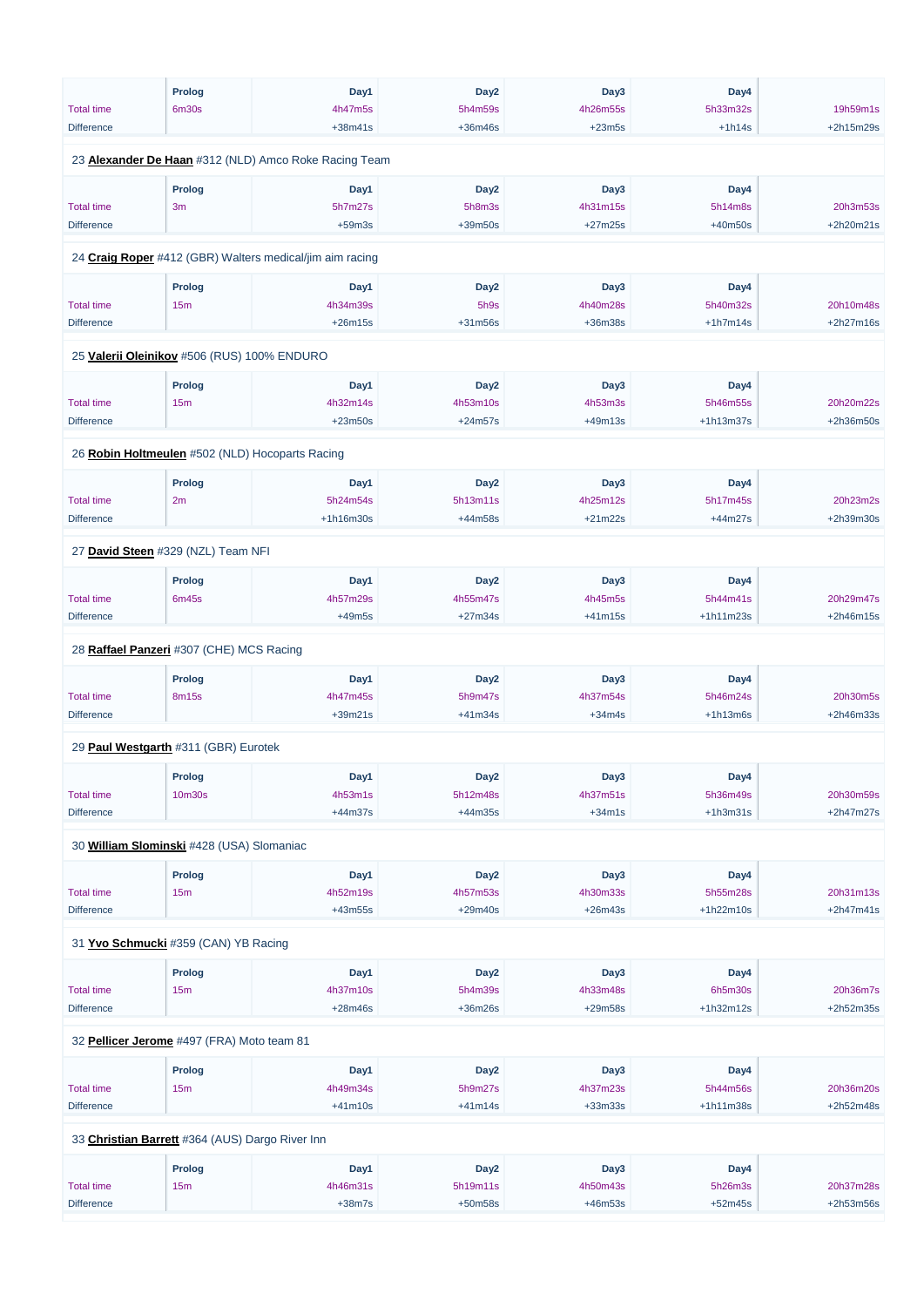|                   | 34 Bulai Paul #447 (ROU) Master Bike            |           |                  |           |             |             |
|-------------------|-------------------------------------------------|-----------|------------------|-----------|-------------|-------------|
|                   | <b>Prolog</b>                                   | Day1      | Day <sub>2</sub> | Day3      | Day4        |             |
| <b>Total time</b> | 15m                                             | 4h57m48s  | 5h6m1s           | 4h28m18s  | 5h53m8s     | 20h40m15s   |
| <b>Difference</b> |                                                 | $+49m24s$ | $+37m48s$        | $+24m28s$ | +1h19m50s   | +2h56m43s   |
|                   | 35 Tadas Barkus #417 (LTU) Transaulita          |           |                  |           |             |             |
|                   | <b>Prolog</b>                                   | Day1      | Day <sub>2</sub> | Day3      | Day4        |             |
| <b>Total time</b> | 6 <sub>m</sub>                                  | 4h39m30s  | 5h23m40s         | 4h51m3s   | 5h47m9s     | 20h47m22s   |
| <b>Difference</b> |                                                 | $+31m6s$  | $+55m27s$        | $+47m13s$ | $+1h13m51s$ | $+3h3m50s$  |
|                   | 36 Robert Lietz #366 (AUT) Lietz Sport          |           |                  |           |             |             |
|                   | Prolog                                          | Day1      | Day <sub>2</sub> | Day3      | Day4        |             |
| <b>Total time</b> | 15m                                             | 4h33m46s  | 5h3m20s          | 4h20m     | 6h37m11s    | 20h49m17s   |
| <b>Difference</b> |                                                 | $+25m22s$ | $+35m7s$         | $+16m10s$ | $+2h3m53s$  | $+3h5m45s$  |
|                   | 37 Kimmo Virtanen #438 (FIN) TTM Factory Racing |           |                  |           |             |             |
|                   | <b>Prolog</b>                                   | Day1      | Day <sub>2</sub> | Day3      | Day4        |             |
| <b>Total time</b> | 15m                                             | 4h33m51s  | 5h3m28s          | 4h36m21s  | 6h22m6s     | 20h50m46s   |
| <b>Difference</b> |                                                 | $+25m27s$ | $+35m15s$        | $+32m31s$ | +1h48m48s   | $+3h7m14s$  |
|                   | 38 Kevin Keller #486 (DEU) X-LITE RIDERS CLUB   |           |                  |           |             |             |
|                   |                                                 |           |                  |           |             |             |
|                   | <b>Prolog</b>                                   | Day1      | Day <sub>2</sub> | Day3      | Day4        |             |
| <b>Total time</b> | 15m                                             | 4h28m25s  | 5h13m32s         | 4h43m58s  | 6h10m20s    | 20h51m15s   |
| <b>Difference</b> |                                                 | $+20m1s$  | $+45m19s$        | $+40m8s$  | $+1h37m2s$  | $+3h7m43s$  |
|                   | 39 Chris Green #466 (GBR) Chris green roofing   |           |                  |           |             |             |
|                   | <b>Prolog</b>                                   | Day1      | Day <sub>2</sub> | Day3      | Day4        |             |
| <b>Total time</b> | 15m                                             | 4h59m11s  | 5h22m23s         | 4h32m50s  | 5h46m1s     | 20h55m25s   |
| <b>Difference</b> |                                                 | $+50m47s$ | $+54m10s$        | $+29m$    | $+1h12m43s$ | +3h11m53s   |
|                   | 40 Corie Cooper #350 (CAN) BSC Racing           |           |                  |           |             |             |
|                   | <b>Prolog</b>                                   | Day1      | Day <sub>2</sub> | Day3      | Day4        |             |
| <b>Total time</b> | 15m                                             | 4h52m17s  | 5h26m5s          | 4h37m38s  | 5h58m16s    | 21h9m16s    |
| <b>Difference</b> |                                                 | $+43m53s$ | $+57m52s$        | $+33m48s$ | +1h24m58s   | $+3h25m44s$ |
|                   | 41 Facci Alberto #387 (ITA) No Fears Team Asd   |           |                  |           |             |             |
|                   | <b>Prolog</b>                                   | Day1      | Day <sub>2</sub> | Day3      | Day4        |             |
| <b>Total time</b> | 15m                                             | 4h38m14s  | 5h20m39s         | 4h57m44s  | 5h58m22s    | 21h9m59s    |
| <b>Difference</b> |                                                 | $+29m50s$ | $+52m26s$        | $+53m54s$ | $+1h25m4s$  | +3h26m27s   |
|                   | 42 Ivan Toole #328 (IRL) Torc Ireland           |           |                  |           |             |             |
|                   | <b>Prolog</b>                                   | Day1      | Day <sub>2</sub> | Day3      | Day4        |             |
| <b>Total time</b> | 5m30s                                           | 5h1m2s    | 5h26m33s         | 4h40m47s  | 5h56m18s    | 21h10m10s   |
| <b>Difference</b> |                                                 | $+52m38s$ | $+58m20s$        | +36m57s   | $+1h23m$    | +3h26m38s   |
|                   |                                                 |           |                  |           |             |             |

43 **[Vladimir Kamushkin](https://www.redbullromaniacs.com/for-competitors/profile/?e=rbr2019&b=383)** #383 (RUS) sherco FACTORY

|                                    | <b>Prolog</b>   | Day1      | Day <sub>2</sub> | Day3       | Day4        |             |  |  |
|------------------------------------|-----------------|-----------|------------------|------------|-------------|-------------|--|--|
| <b>Total time</b>                  | 8m30s           | 4h51m23s  | 5h10m16s         | 5h4m33s    | 5h59m43s    | 21h14m25s   |  |  |
| <b>Difference</b>                  |                 | $+42m59s$ | $+42m3s$         | $+1h43s$   | $+1h26m25s$ | $+3h30m53s$ |  |  |
|                                    |                 |           |                  |            |             |             |  |  |
| 44 Sebastian Hecht #494 (DEU)      |                 |           |                  |            |             |             |  |  |
|                                    | <b>Prolog</b>   | Day1      | Day <sub>2</sub> | Day3       | Day4        |             |  |  |
| <b>Total time</b>                  | 15 <sub>m</sub> | 4h48m31s  | 5h10m5s          | 4h47m18s   | 6h20m51s    | 21h21m45s   |  |  |
| <b>Difference</b>                  |                 | $+40m7s$  | $+41m52s$        | $+43m28s$  | $+1h47m33s$ | +3h38m13s   |  |  |
|                                    |                 |           |                  |            |             |             |  |  |
| 45 Ricardo Gimon #424 (VEN) Iguana |                 |           |                  |            |             |             |  |  |
|                                    | <b>Prolog</b>   | Day1      | Day <sub>2</sub> | Day3       | Day4        |             |  |  |
| <b>Total time</b>                  | 15m             | 4h57m45s  | 5h2m57s          | 5h13m19s   | 5h53m24s    | 21h22m25s   |  |  |
| <b>Difference</b>                  |                 | $+49m21s$ | $+34m44s$        | $+1h9m29s$ | $+1h20m6s$  | $+3h38m53s$ |  |  |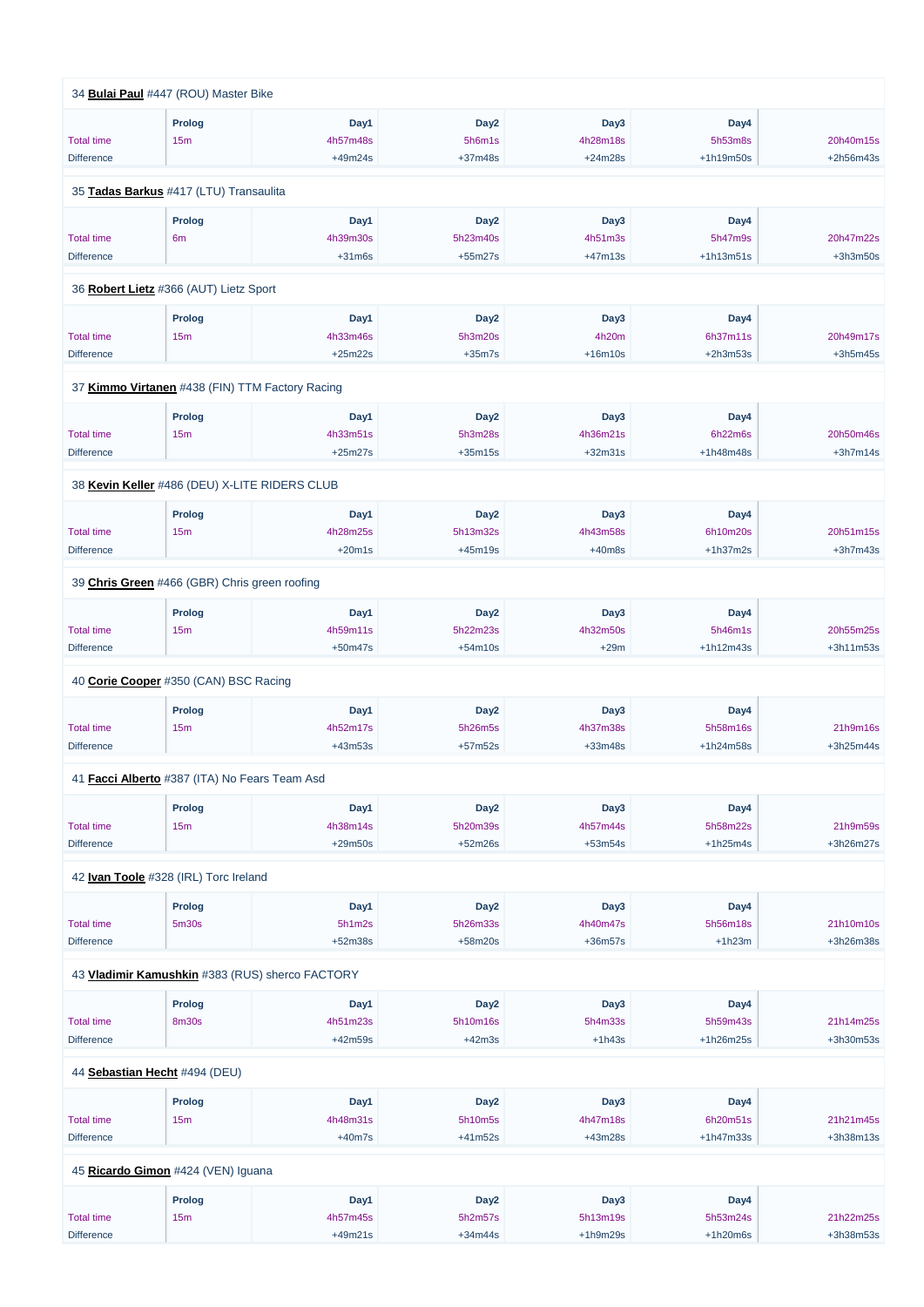|                   | 46 Romain Courty #399 (FRA) SPORT CAMPS FRANCE |                                                        |                  |                  |             |             |
|-------------------|------------------------------------------------|--------------------------------------------------------|------------------|------------------|-------------|-------------|
|                   |                                                |                                                        |                  |                  |             |             |
|                   | <b>Prolog</b>                                  | Day1                                                   | Day <sub>2</sub> | Day3             | Day4        |             |
| <b>Total time</b> | 11m                                            | 4h38m42s                                               | 5h4m36s          | 4h53m3s          | 6h35m6s     | 21h22m27s   |
| <b>Difference</b> |                                                | $+30m18s$                                              | $+36m23s$        | $+49m13s$        | $+2h1m48s$  | +3h38m55s   |
|                   | 47 Yves Hersche #504 (CHE)                     |                                                        |                  |                  |             |             |
|                   | <b>Prolog</b>                                  | Day1                                                   | Day <sub>2</sub> | Day3             | Day4        |             |
| <b>Total time</b> | 15m                                            | 4h50m16s                                               | 5h5m58s          | 5h3m10s          | 6h10m16s    | 21h24m40s   |
| <b>Difference</b> |                                                | $+41m52s$                                              | $+37m45s$        | $+59m20s$        | +1h36m58s   | $+3h41m8s$  |
|                   |                                                |                                                        |                  |                  |             |             |
|                   |                                                | 48 Jean François Bernard #313 (FRA) Sport Camps France |                  |                  |             |             |
|                   | <b>Prolog</b>                                  | Day1                                                   | Day <sub>2</sub> | Day3             | Day4        |             |
| <b>Total time</b> | 15m                                            | 4h29m11s                                               | 5h50m32s         | 4h38m44s         | 6h13m39s    | 21h27m6s    |
| <b>Difference</b> |                                                | $+20m47s$                                              | $+1h22m19s$      | $+34m54s$        | $+1h40m21s$ | +3h43m34s   |
|                   |                                                |                                                        |                  |                  |             |             |
|                   | 49 Jason Beaton #304 (AUS) Buzz                |                                                        |                  |                  |             |             |
|                   | Prolog                                         | Day1                                                   | Day <sub>2</sub> | Day3             | Day4        |             |
| <b>Total time</b> | 15m                                            | 4h51m35s                                               | 5h23m20s         | 4h56m27s         | 6h4m25s     | 21h30m47s   |
| <b>Difference</b> |                                                | $+43m11s$                                              | $+55m7s$         | $+52m37s$        | $+1h31m7s$  | $+3h47m15s$ |
|                   | 50 Feike Prosje #431 (NLD)                     |                                                        |                  |                  |             |             |
|                   |                                                |                                                        |                  |                  |             |             |
|                   | Prolog                                         | Day1                                                   | Day <sub>2</sub> | Day <sub>3</sub> | Day4        |             |
| <b>Total time</b> | 15m                                            | 4h54m56s                                               | 5h9m7s           | 5h53s            | 6h13m9s     | 21h33m5s    |
| <b>Difference</b> |                                                | $+46m32s$                                              | $+40m54s$        | $+57m3s$         | +1h39m51s   | +3h49m33s   |
|                   | 51 Raymond Borg #316 (AUS)                     |                                                        |                  |                  |             |             |
|                   | Prolog                                         | Day1                                                   | Day <sub>2</sub> | Day3             | Day4        |             |
| <b>Total time</b> | 15m                                            | 5h6m30s                                                | 5h15m22s         | 4h53m43s         | 6h4m47s     | 21h35m22s   |
| <b>Difference</b> |                                                | $+58m6s$                                               | $+47m9s$         | +49m53s          | +1h31m29s   | +3h51m50s   |
|                   | 52 Andreas Igl #336 (DEU) Captain Chaos Racing |                                                        |                  |                  |             |             |
|                   |                                                |                                                        |                  |                  |             |             |
|                   | <b>Prolog</b>                                  | Day1                                                   | Day <sub>2</sub> | Day3             | Day4        |             |
| <b>Total time</b> | 7 <sub>m</sub>                                 | 6h39m50s                                               | 5h15m39s         | 4h29m36s         | 5h16m20s    | 21h48m25s   |
| <b>Difference</b> |                                                | +2h31m26s                                              | $+47m26s$        | $+25m46s$        | $+43m2s$    | $+4h4m53s$  |
|                   |                                                | 53 Ole-Johnny Skøien #398 (NOR) Team Askim Mc Norway   |                  |                  |             |             |
|                   | <b>Prolog</b>                                  | Day1                                                   | Day <sub>2</sub> | Day3             | Day4        |             |
| <b>Total time</b> | 4m                                             | 5h5m22s                                                | 5h18m48s         | 4h49m26s         | 6h37m       | 21h54m36s   |
| <b>Difference</b> |                                                | $+56m58s$                                              | $+50m35s$        | $+45m36s$        | $+2h3m42s$  | $+4h11m4s$  |
|                   |                                                |                                                        |                  |                  |             |             |
|                   | 54 Markus Obendorfer #475 (AUT) X-Power        |                                                        |                  |                  |             |             |
|                   | Prolog                                         | Day1                                                   | Day <sub>2</sub> | Day3             | Day4        |             |
| <b>Total time</b> | 9m                                             | 5h2m1s                                                 | 5h21m            | 4h54m35s         | 6h36m2s     | 22h2m38s    |
| <b>Difference</b> |                                                | $+53m37s$                                              | $+52m47s$        | $+50m45s$        | $+2h2m44s$  | $+4h19m6s$  |
|                   |                                                |                                                        |                  |                  |             |             |

55 **[Gavin Johnston](https://www.redbullromaniacs.com/for-competitors/profile/?e=rbr2019&b=507)** #507 (GBR) Taxi man

|                                                | Prolog                                          | Day1     | Day <sub>2</sub> | Day3      | Day4        |             |  |  |  |
|------------------------------------------------|-------------------------------------------------|----------|------------------|-----------|-------------|-------------|--|--|--|
| <b>Total time</b>                              | 7m15s                                           | 5h7m26s  | 5h26m4s          | 4h53m48s  | 6h31m17s    | 22h5m50s    |  |  |  |
| <b>Difference</b>                              |                                                 | $+59m2s$ | $+57m51s$        | +49m58s   | $+1h57m59s$ | $+4h22m18s$ |  |  |  |
| 56 Jürgen Langreiter #358 (AUT) Frölang Racing |                                                 |          |                  |           |             |             |  |  |  |
|                                                |                                                 |          |                  |           |             |             |  |  |  |
|                                                | Prolog                                          | Day1     | Day <sub>2</sub> | Day3      | Day4        |             |  |  |  |
| <b>Total time</b>                              | 8m45s                                           | 5h1m29s  | 5h23m51s         | 4h46m35s  | 6h45m29s    | 22h6m9s     |  |  |  |
| <b>Difference</b>                              |                                                 | $+53m5s$ | $+55m38s$        | $+42m45s$ | $+2h12m11s$ | $+4h22m37s$ |  |  |  |
|                                                |                                                 |          |                  |           |             |             |  |  |  |
|                                                | 57 Arjan Van Der Veld #315 (NLD) Team de Doelen |          |                  |           |             |             |  |  |  |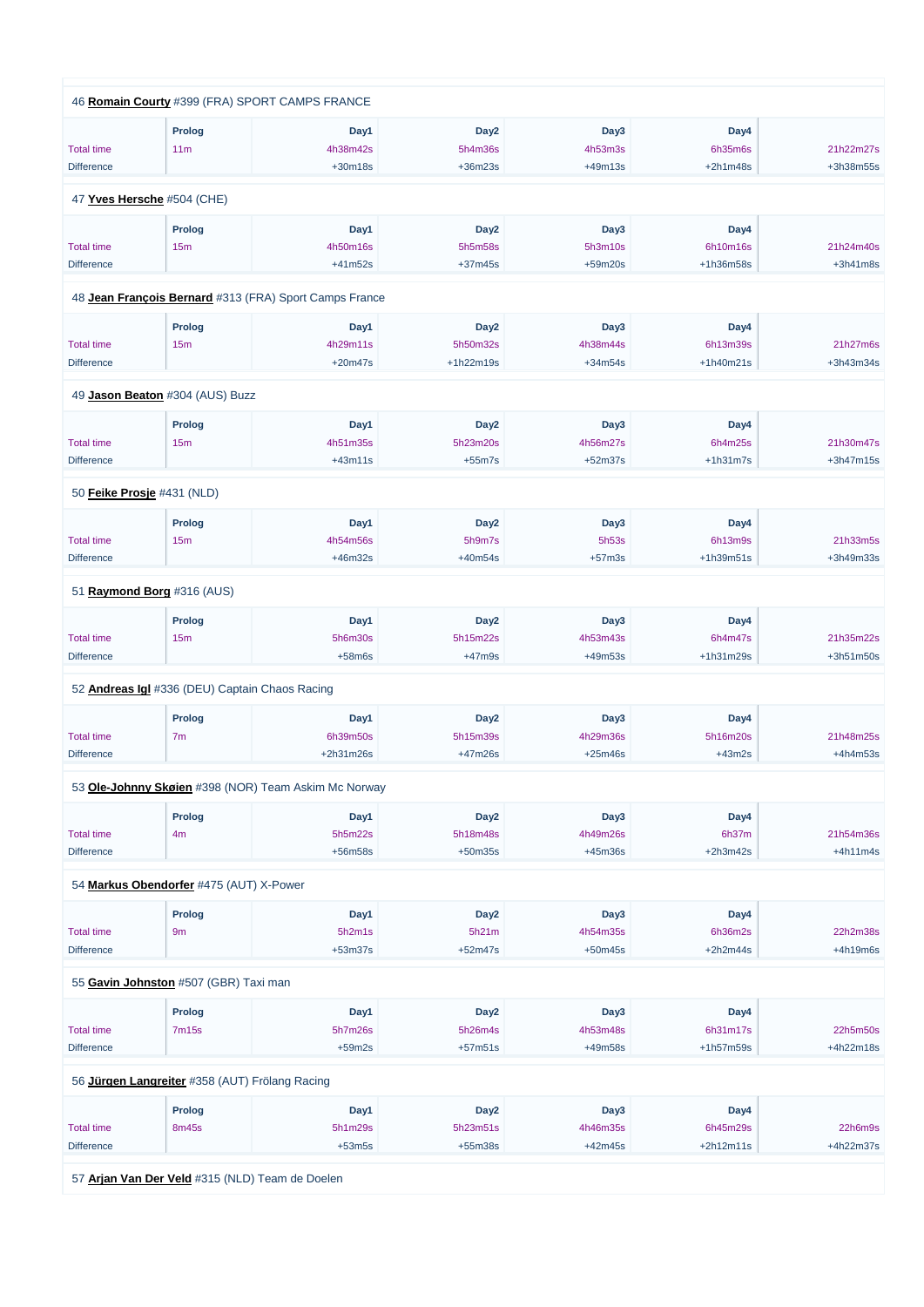|                                              | <b>Prolog</b> | Day1                                                  | Day <sub>2</sub> | Day3        | Day4        |            |  |
|----------------------------------------------|---------------|-------------------------------------------------------|------------------|-------------|-------------|------------|--|
| <b>Total time</b>                            | 15m           | 5h11m38s                                              | 5h24m27s         | 4h54m54s    | 6h25m49s    | 22h11m48s  |  |
| <b>Difference</b>                            |               | $+1h3m14s$                                            | $+56m14s$        | $+51m4s$    | $+1h52m31s$ | +4h28m16s  |  |
|                                              |               |                                                       |                  |             |             |            |  |
| 58 Wouter-Jan Van Dijk #499 (NLD)            |               |                                                       |                  |             |             |            |  |
|                                              | <b>Prolog</b> | Day1                                                  | Day <sub>2</sub> | Day3        | Day4        |            |  |
| <b>Total time</b>                            | 15m           | 4h44m5s                                               | 5h18m26s         | 5h3m48s     | 6h51m9s     | 22h12m28s  |  |
| <b>Difference</b>                            |               | $+35m41s$                                             | $+50m13s$        | +59m58s     | $+2h17m51s$ | +4h28m56s  |  |
|                                              |               |                                                       |                  |             |             |            |  |
| 59 Luis Gonzalez #382 (MEX) Team Topaded!    |               |                                                       |                  |             |             |            |  |
|                                              | <b>Prolog</b> | Day1                                                  | Day <sub>2</sub> | Day3        | Day4        |            |  |
| <b>Total time</b>                            | <b>7m30s</b>  | 5h21m40s                                              | 5h33m59s         | 4h56m26s    | 6h14m6s     | 22h13m41s  |  |
| <b>Difference</b>                            |               | $+1h13m16s$                                           | $+1h5m46s$       | $+52m36s$   | $+1h40m48s$ | $+4h30m9s$ |  |
| 60 Thomas Pintal #422 (DEU)                  |               |                                                       |                  |             |             |            |  |
|                                              |               |                                                       |                  |             |             |            |  |
|                                              | <b>Prolog</b> | Day1                                                  | Day <sub>2</sub> | Day3        | Day4        |            |  |
| <b>Total time</b>                            | 15m           | 5h11m35s                                              | 5h18m26s         | 4h48m15s    | 6h41m32s    | 22h14m48s  |  |
| <b>Difference</b>                            |               | $+1h3m11s$                                            | $+50m13s$        | $+44m25s$   | $+2h8m14s$  | +4h31m16s  |  |
| 61 Jerome Teilhard #344 (FRA) Atomic moto    |               |                                                       |                  |             |             |            |  |
|                                              | <b>Prolog</b> | Day1                                                  | Day <sub>2</sub> | Day3        | Day4        |            |  |
| <b>Total time</b>                            | 15m           | 5h8m47s                                               | 5h1m54s          | 5h9m40s     | 6h43m50s    | 22h19m11s  |  |
| <b>Difference</b>                            |               | $+1h23s$                                              | $+33m41s$        | $+1h5m50s$  | +2h10m32s   | +4h35m39s  |  |
|                                              |               |                                                       |                  |             |             |            |  |
| 62 Ingo Kowatsch #371 (AUT) EMC Carinthia    |               |                                                       |                  |             |             |            |  |
|                                              | <b>Prolog</b> | Day1                                                  | Day <sub>2</sub> | Day3        | Day4        |            |  |
| <b>Total time</b>                            | 15m           | 5h50m42s                                              | 5h47m58s         | 5h21m39s    | 5h13m36s    | 22h28m55s  |  |
| <b>Difference</b>                            |               | $+1h42m18s$                                           | +1h19m45s        | $+1h17m49s$ | $+40m18s$   | +4h45m23s  |  |
| 63 Jose Antonio Martinez #419 (VEN) Mr Largo |               |                                                       |                  |             |             |            |  |
|                                              |               |                                                       |                  |             |             |            |  |
|                                              | <b>Prolog</b> | Day1                                                  | Day <sub>2</sub> | Day3        | Day4        |            |  |
| <b>Total time</b>                            | 15m           | 5h5m7s                                                | 5h20m47s         | 4h57m       | 6h57m4s     | 22h34m58s  |  |
| <b>Difference</b>                            |               | $+56m43s$                                             | $+52m34s$        | $+53m10s$   | +2h23m46s   | +4h51m26s  |  |
| 64 Denis Pagan #503 (FRA) Welcome TT         |               |                                                       |                  |             |             |            |  |
|                                              | <b>Prolog</b> | Day1                                                  | Day <sub>2</sub> | Day3        | Day4        |            |  |
| <b>Total time</b>                            | 15m           | 4h52m52s                                              | 5h34m23s         | 4h54m11s    | 7h15m30s    | 22h51m56s  |  |
| <b>Difference</b>                            |               | +44m28s                                               | $+1h6m10s$       | $+50m21s$   | $+2h42m12s$ | $+5h8m24s$ |  |
|                                              |               |                                                       |                  |             |             |            |  |
|                                              |               | 65 Sebastian Valls #501 () Revolution Bikes Guatemala |                  |             |             |            |  |
|                                              | <b>Prolog</b> | Day1                                                  | Day <sub>2</sub> | Day3        | Day4        |            |  |
| <b>Total time</b>                            | 12m45s        | 5h34m28s                                              | 5h34m7s          | 4h50m32s    | 6h41m25s    | 22h53m17s  |  |
| <b>Difference</b>                            |               | $+1h26m4s$                                            | $+1h5m54s$       | $+46m42s$   | $+2h8m7s$   | $+5h9m45s$ |  |
|                                              |               | 66 Jürgen Kruptschak #474 (AUT) MSC Enduro-Junkies    |                  |             |             |            |  |
|                                              |               |                                                       |                  |             |             |            |  |

| <b>Prolog</b> | Dav1 | Dav2 | Day3 | Dav4 |  |
|---------------|------|------|------|------|--|
|               |      |      |      |      |  |

| <b>Total time</b> | 15m                                   | 5h18m17s                                             | 5h26m34s         | 5h6m47s     | 6h49m41s    | 22h56m19s   |
|-------------------|---------------------------------------|------------------------------------------------------|------------------|-------------|-------------|-------------|
| <b>Difference</b> |                                       | $+1h9m53s$                                           | $+58m21s$        | $+1h2m57s$  | $+2h16m23s$ | $+5h12m47s$ |
|                   |                                       |                                                      |                  |             |             |             |
|                   |                                       | 67 Nikolas Lofitis #495 (CYP) Sayious Adventure Park |                  |             |             |             |
|                   |                                       |                                                      |                  |             |             |             |
|                   | <b>Prolog</b>                         | Day1                                                 | Day <sub>2</sub> | Day3        | Day4        |             |
| <b>Total time</b> | 7m45s                                 | 5h10m20s                                             | 5h31m5s          | 5h16m35s    | 6h58m58s    | 23h4m43s    |
| <b>Difference</b> |                                       | $+1h1m56s$                                           | $+1h2m52s$       | $+1h12m45s$ | $+2h25m40s$ | $+5h21m11s$ |
|                   |                                       |                                                      |                  |             |             |             |
|                   | 68 Christian Hill #455 (NZL) Team NFI |                                                      |                  |             |             |             |
|                   |                                       |                                                      |                  |             |             |             |
|                   | <b>Prolog</b>                         | Day1                                                 | Day <sub>2</sub> | Day3        | Day4        |             |
| <b>Total time</b> | 15m                                   | 5h3m4s                                               | 5h42m49s         | 5h16m37s    | 6h55m34s    | 23h13m4s    |
| <b>Difference</b> |                                       | $+54m40s$                                            | $+1h14m36s$      | $+1h12m47s$ | $+2h22m16s$ | +5h29m32s   |
|                   |                                       |                                                      |                  |             |             |             |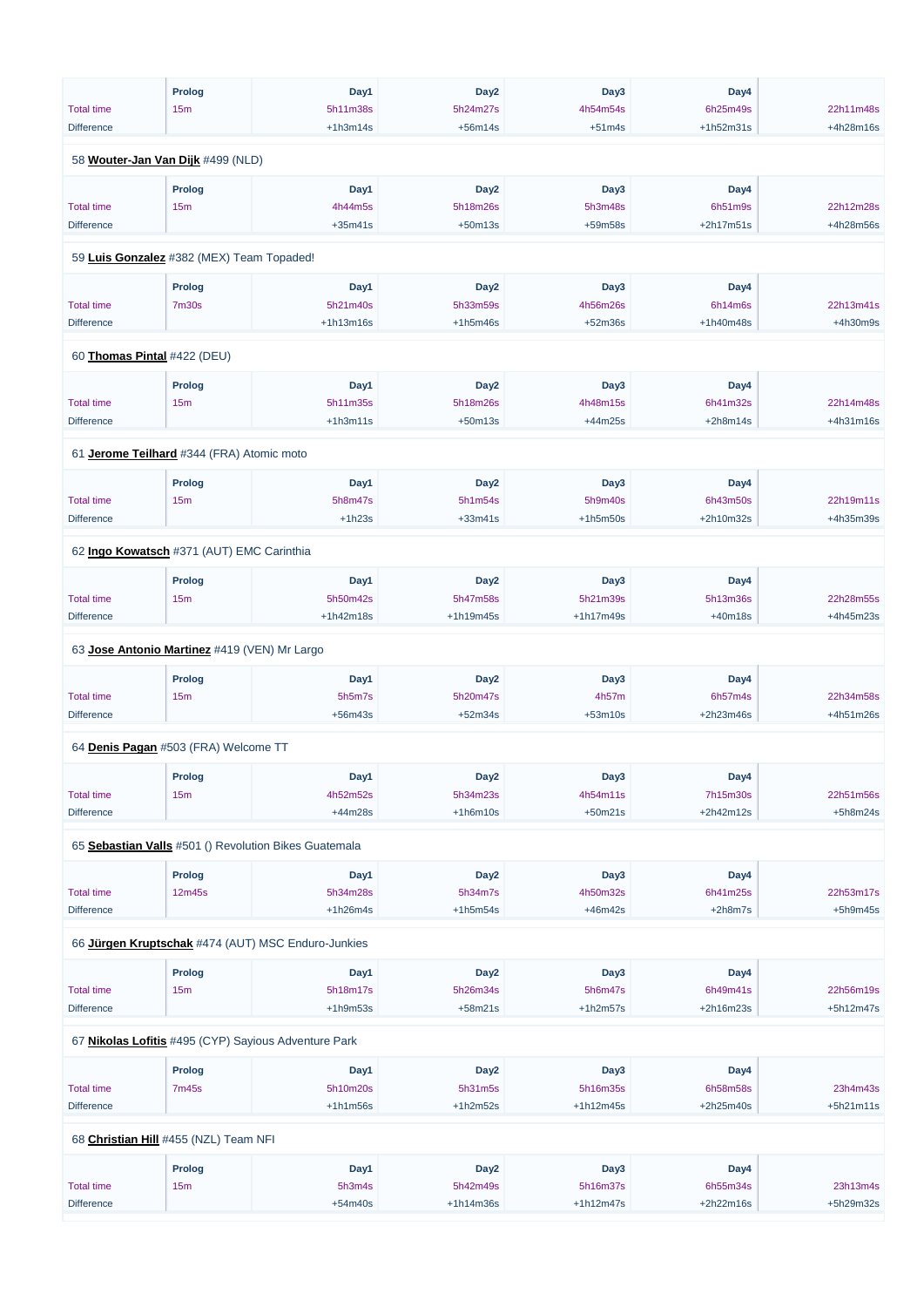| 69 Julian Hamanek #389 (AUT) S.H.A.L.          |                 |                                                     |                  |             |             |            |
|------------------------------------------------|-----------------|-----------------------------------------------------|------------------|-------------|-------------|------------|
|                                                | <b>Prolog</b>   | Day1                                                | Day <sub>2</sub> | Day3        | Day4        |            |
| <b>Total time</b>                              | 15m             | 5h8m3s                                              | 5h4m37s          | 5h23m43s    | 7h22m52s    | 23h14m15s  |
| <b>Difference</b>                              |                 | +59m39s                                             | $+36m24s$        | +1h19m53s   | +2h49m34s   | +5h30m43s  |
| 70 Ashley Vazey #476 (NZL) Team NFI            |                 |                                                     |                  |             |             |            |
|                                                | <b>Prolog</b>   | Day1                                                | Day <sub>2</sub> | Day3        | Day4        |            |
| <b>Total time</b>                              | 15m             | 5h3m52s                                             | 5h31m58s         | 4h57m27s    | 7h33m15s    | 23h21m32s  |
| <b>Difference</b>                              |                 | $+55m28s$                                           | $+1h3m45s$       | $+53m37s$   | +2h59m57s   | $+5h38m$   |
|                                                |                 |                                                     |                  |             |             |            |
| 71 Brett Prawde #435 (ZAF)                     |                 |                                                     |                  |             |             |            |
|                                                | <b>Prolog</b>   | Day1                                                | Day <sub>2</sub> | Day3        | Day4        |            |
| <b>Total time</b>                              | 15m             | 5h3m9s                                              | 5h38m24s         | 5h7m44s     | 7h30m8s     | 23h34m25s  |
| <b>Difference</b>                              |                 | $+54m45s$                                           | $+1h10m11s$      | $+1h3m54s$  | +2h56m50s   | +5h50m53s  |
| 72 Dan Watson #498 (NZL) Zambezi Expeditions   |                 |                                                     |                  |             |             |            |
|                                                | <b>Prolog</b>   | Day1                                                | Day <sub>2</sub> | Day3        | Day4        |            |
| <b>Total time</b>                              | 15m             | 4h42m19s                                            | 5h28m26s         | 5h27m47s    | 7h41m54s    | 23h35m26s  |
| <b>Difference</b>                              |                 | $+33m55s$                                           | $+1h13s$         | $+1h23m57s$ | $+3h8m36s$  | +5h51m54s  |
|                                                |                 | 73 Robert Kingston #352 (AUS) Somervile motorcycles |                  |             |             |            |
|                                                | <b>Prolog</b>   | Day1                                                | Day <sub>2</sub> | Day3        | Day4        |            |
| <b>Total time</b>                              | 15m             | 5h3m40s                                             | 5h43m7s          | 4h57m59s    | 7h44m49s    | 23h44m35s  |
| <b>Difference</b>                              |                 | $+55m16s$                                           | $+1h14m54s$      | $+54m9s$    | $+3h11m31s$ | $+6h1m3s$  |
| 74 Nicholas Kirk #459 (AUS) Kirk Constructions |                 |                                                     |                  |             |             |            |
|                                                | <b>Prolog</b>   | Day1                                                | Day <sub>2</sub> | Day3        | Day4        |            |
| <b>Total time</b>                              | 11m30s          | 5h25m45s                                            | 5h32m50s         | 5h14m10s    | 7h22m32s    | 23h46m47s  |
| <b>Difference</b>                              |                 | $+1h17m21s$                                         | $+1h4m37s$       | $+1h10m20s$ | $+2h49m14s$ | $+6h3m15s$ |
|                                                |                 | 75 Vincent Vanderheyde #468 (BEL) DE SLEKSKES       |                  |             |             |            |
|                                                | <b>Prolog</b>   |                                                     | Day <sub>2</sub> | Day3        | Day4        |            |
| <b>Total time</b>                              | 15m             | Day1<br>5h20m3s                                     | 6h1m9s           | 5h34m5s     | 6h37m27s    | 23h47m44s  |
| <b>Difference</b>                              |                 | $+1h11m39s$                                         | $+1h32m56s$      | $+1h30m15s$ | $+2h4m9s$   | $+6h4m12s$ |
|                                                |                 |                                                     |                  |             |             |            |
| 76 Jamie Black #397 (GBR) JB racing            |                 |                                                     |                  |             |             |            |
|                                                | <b>Prolog</b>   | Day1                                                | Day <sub>2</sub> | Day3        | Day4        |            |
| <b>Total time</b>                              | 10 <sub>m</sub> | 5h33m9s                                             | 5h46m58s         | 5h5m21s     | 7h16m47s    | 23h52m15s  |
| <b>Difference</b>                              |                 | $+1h24m45s$                                         | $+1h18m45s$      | $+1h1m31s$  | +2h43m29s   | $+6h8m43s$ |
| 77 Sven Kümmel #472 (DEU) MSC Marbach          |                 |                                                     |                  |             |             |            |
|                                                | <b>Prolog</b>   | Day1                                                | Day <sub>2</sub> | Day3        | Day4        |            |
| <b>Total time</b>                              | 15m             | 5h10m18s                                            | 5h35m20s         | 5h21m39s    | 7h37m11s    | 23h59m28s  |
| <b>Difference</b>                              |                 | $+1h1m54s$                                          | $+1h7m7s$        | $+1h17m49s$ | $+3h3m53s$  | +6h15m56s  |
|                                                |                 |                                                     |                  |             |             |            |

78 **[Jose Alejandro Cisneros](https://www.redbullromaniacs.com/for-competitors/profile/?e=rbr2019&b=411)** #411 (MEX) TEAM CISNEROS

|                                                  | Prolog        | Day1        | Day <sub>2</sub> | Day3        | Day4        |             |  |  |
|--------------------------------------------------|---------------|-------------|------------------|-------------|-------------|-------------|--|--|
| <b>Total time</b>                                | 15m           | 5h8m59s     | 6h3m18s          | 5h8m34s     | 7h25m3s     | 24h54s      |  |  |
| <b>Difference</b>                                |               | $+1h35s$    | $+1h35m5s$       | $+1h4m44s$  | $+2h51m45s$ | $+6h17m22s$ |  |  |
| 79 Fausto Perez #414 (MEX) Beta Mexico           |               |             |                  |             |             |             |  |  |
|                                                  | <b>Prolog</b> | Day1        | Day <sub>2</sub> | Day3        | Day4        |             |  |  |
| <b>Total time</b>                                | 15m           | 5h25m49s    | 5h41m10s         | 5h22m57s    | 7h16m26s    | 24h1m22s    |  |  |
| <b>Difference</b>                                |               | $+1h17m25s$ | $+1h12m57s$      | $+1h19m7s$  | $+2h43m8s$  | $+6h17m50s$ |  |  |
| 80 Rodrigo Zuccon #320 (BRA) Jarva Racing /Mitas |               |             |                  |             |             |             |  |  |
|                                                  | Prolog        | Day1        | Day <sub>2</sub> | Day3        | Day4        |             |  |  |
| <b>Total time</b>                                | 15m           | 5h20m16s    | 5h48m40s         | 5h17m7s     | 7h21m38s    | 24h2m41s    |  |  |
| <b>Difference</b>                                |               | $+1h11m52s$ | $+1h20m27s$      | $+1h13m17s$ | $+2h48m20s$ | $+6h19m9s$  |  |  |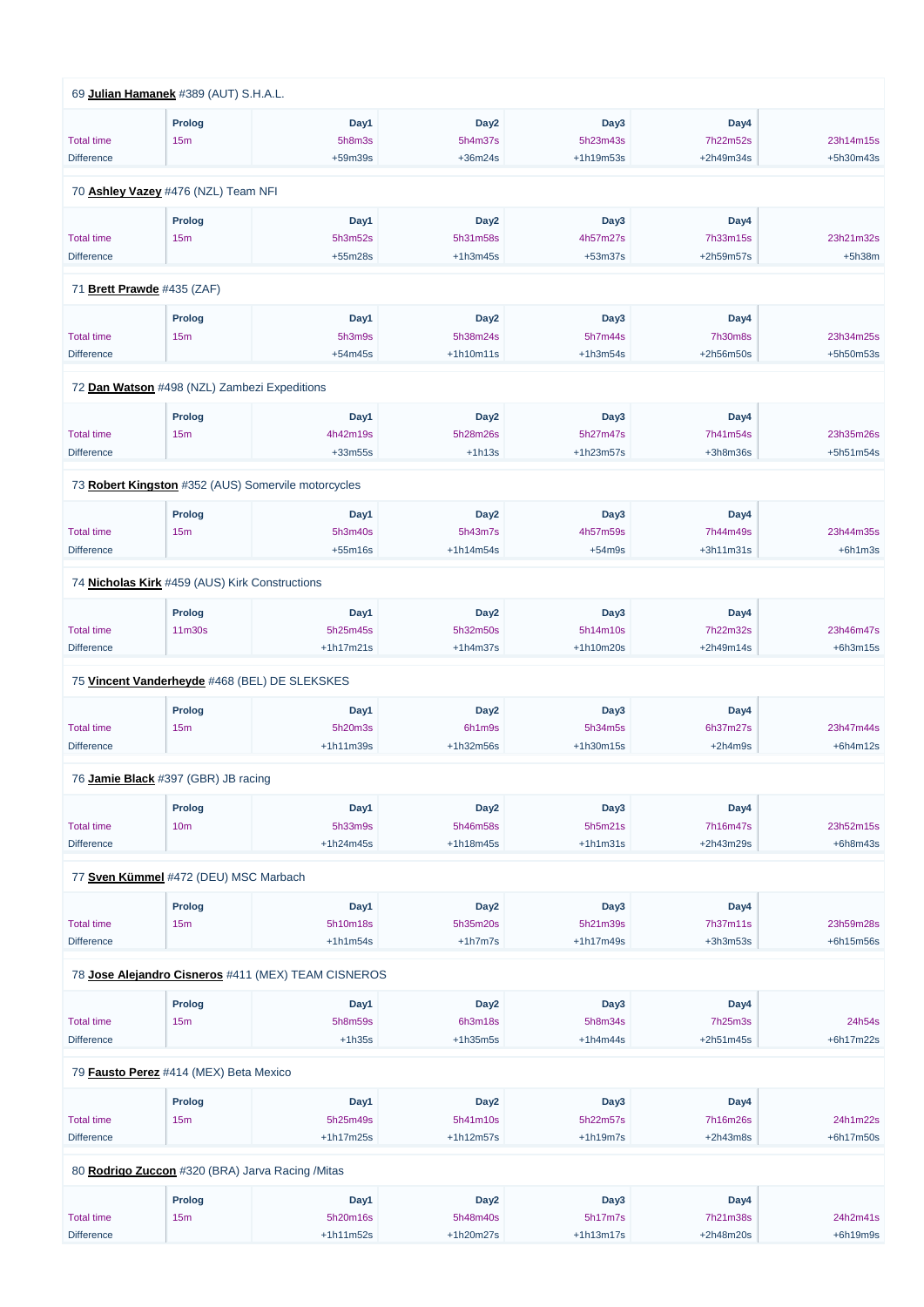|                          |                                                 | 81 Bogomil Kasabov #415 (BGR) Sport Camps France          |                  |                  |             |             |
|--------------------------|-------------------------------------------------|-----------------------------------------------------------|------------------|------------------|-------------|-------------|
|                          |                                                 |                                                           |                  |                  |             |             |
|                          | <b>Prolog</b>                                   | Day1                                                      | Day <sub>2</sub> | Day3             | Day4        |             |
| <b>Total time</b>        | 15m                                             | 5h11m59s                                                  | 5h35m14s         | 5h28m31s         | 7h33m19s    | 24h4m3s     |
| <b>Difference</b>        |                                                 | $+1h3m35s$                                                | $+1h7m1s$        | $+1h24m41s$      | $+3h1s$     | +6h20m31s   |
|                          | 82 Albert Kostenko #421 (RUS) Chelgas           |                                                           |                  |                  |             |             |
|                          | Prolog                                          | Day1                                                      | Day <sub>2</sub> | Day3             | Day4        |             |
| <b>Total time</b>        | 15m                                             | 5h41m25s                                                  | 5h50m6s          | 5h15m39s         | 7h20m24s    | 24h22m34s   |
| <b>Difference</b>        |                                                 | $+1h33m1s$                                                | $+1h21m53s$      | $+1h11m49s$      | $+2h47m6s$  | $+6h39m2s$  |
|                          |                                                 |                                                           |                  |                  |             |             |
|                          | 83 Matthias Trenz #473 (DEU) BSN racing         |                                                           |                  |                  |             |             |
|                          | Prolog                                          | Day1                                                      | Day <sub>2</sub> | Day <sub>3</sub> | Day4        |             |
| <b>Total time</b>        | 15m                                             | 5h3m9s                                                    | 5h50m38s         | 5h12m59s         | 8h7m7s      | 24h28m53s   |
| <b>Difference</b>        |                                                 | $+54m45s$                                                 | +1h22m25s        | $+1h9m9s$        | +3h33m49s   | $+6h45m21s$ |
|                          |                                                 |                                                           |                  |                  |             |             |
|                          | 84 Jos Voncken #467 (NLD) benedco               |                                                           |                  |                  |             |             |
|                          | Prolog                                          | Day1                                                      | Day <sub>2</sub> | Day3             | Day4        |             |
| <b>Total time</b>        | 15 <sub>m</sub>                                 | 5h31m4s                                                   | 5h49m2s          | 5h31m18s         | 7h28m30s    | 24h34m54s   |
| <b>Difference</b>        |                                                 | +1h22m40s                                                 | +1h20m49s        | +1h27m28s        | $+2h55m12s$ | +6h51m22s   |
|                          |                                                 | 85 Philip Roper #392 (GBR) Indigo Decals / Jim Aim Racing |                  |                  |             |             |
|                          | <b>Prolog</b>                                   | Day1                                                      | Day <sub>2</sub> | Day3             | Day4        |             |
| <b>Total time</b>        | 12 <sub>m30s</sub>                              | 5h19m52s                                                  | 5h38m32s         | 5h50m53s         | 7h40m30s    | 24h42m17s   |
| <b>Difference</b>        |                                                 | $+1h11m28s$                                               | +1h10m19s        | $+1h47m3s$       | $+3h7m12s$  | +6h58m45s   |
|                          |                                                 |                                                           |                  |                  |             |             |
|                          | 86 Eduard Socaci #462 (ROU) Go Racing Bucuresti |                                                           |                  |                  |             |             |
|                          | <b>Prolog</b>                                   | Day1                                                      | Day <sub>2</sub> | Day3             | Day4        |             |
| <b>Total time</b>        | 15m                                             | 5h21m25s                                                  | 5h26m44s         | 5h53m38s         | 7h48m53s    | 24h45m40s   |
| <b>Difference</b>        |                                                 | $+1h13m1s$                                                | $+58m31s$        | +1h49m48s        | +3h15m35s   | +7h2m8s     |
|                          | 87 Angelo Gambino #388 (ITA) Enduroblogger      |                                                           |                  |                  |             |             |
|                          |                                                 |                                                           |                  |                  |             |             |
|                          | <b>Prolog</b>                                   | Day1                                                      | Day <sub>2</sub> | Day3             | Day4        |             |
| <b>Total time</b>        | 15m                                             | 5h29m13s                                                  | 5h46m52s         | 5h24m49s         | 8h1m10s     | 24h57m4s    |
| <b>Difference</b>        |                                                 | +1h20m49s                                                 | +1h18m39s        | +1h20m59s        | +3h27m52s   | +7h13m32s   |
|                          | 88 Nathan Mclean #478 (GBR)                     |                                                           |                  |                  |             |             |
|                          | <b>Prolog</b>                                   | Day1                                                      | Day <sub>2</sub> | Day3             | Day4        |             |
| <b>Total time</b>        | 15m                                             | 5h27m11s                                                  | 5h56m37s         | 5h56m33s         | 7h22m5s     | 24h57m26s   |
| <b>Difference</b>        |                                                 | $+1h18m47s$                                               | +1h28m24s        | +1h52m43s        | $+2h48m47s$ | +7h13m54s   |
|                          |                                                 |                                                           |                  |                  |             |             |
| 89 Pat Cesari #324 (GBR) |                                                 |                                                           |                  |                  |             |             |
|                          | Prolog                                          | Day1                                                      | Day <sub>2</sub> | Day3             | Day4        |             |
| <b>Total time</b>        | 15m                                             | 5h30m14s                                                  | 5h53m41s         | 5h58m39s         | 7h20m2s     | 24h57m36s   |
| <b>Difference</b>        |                                                 | $+1h21m50s$                                               | +1h25m28s        | $+1h54m49s$      | $+2h46m44s$ | $+7h14m4s$  |
|                          |                                                 |                                                           |                  |                  |             |             |

90 **[Tobias Schulze](https://www.redbullromaniacs.com/for-competitors/profile/?e=rbr2019&b=335)** #335 (DEU) Ride Xpower

|                                                        | 00 <b>TODICO OUTRILO</b> 11000 (DEO) THRO APONOI  |             |                  |             |             |             |  |  |  |
|--------------------------------------------------------|---------------------------------------------------|-------------|------------------|-------------|-------------|-------------|--|--|--|
|                                                        | Prolog                                            | Day1        | Day <sub>2</sub> | Day3        | Day4        |             |  |  |  |
| <b>Total time</b>                                      | 15 <sub>m</sub>                                   | 5h21m46s    | 5h56m41s         | 4h55m6s     | 8h29m21s    | 24h57m54s   |  |  |  |
| <b>Difference</b>                                      |                                                   | $+1h13m22s$ | $+1h28m28s$      | $+51m16s$   | $+3h56m3s$  | $+7h14m22s$ |  |  |  |
|                                                        | 91 James Brown #390 (GBR) RetroTrials.com / SCMCC |             |                  |             |             |             |  |  |  |
|                                                        | <b>Prolog</b>                                     | Day1        | Day <sub>2</sub> | Day3        | Day4        |             |  |  |  |
| <b>Total time</b>                                      | 15 <sub>m</sub>                                   | 5h19m4s     | 5h42m37s         | 5h40m2s     | 8h11m40s    | 25h8m23s    |  |  |  |
| <b>Difference</b>                                      |                                                   | $+1h10m40s$ | $+1h14m24s$      | $+1h36m12s$ | $+3h38m22s$ | $+7h24m51s$ |  |  |  |
| 92 Markus Pfannenstein #368 (DEU) Captain Chaos Racing |                                                   |             |                  |             |             |             |  |  |  |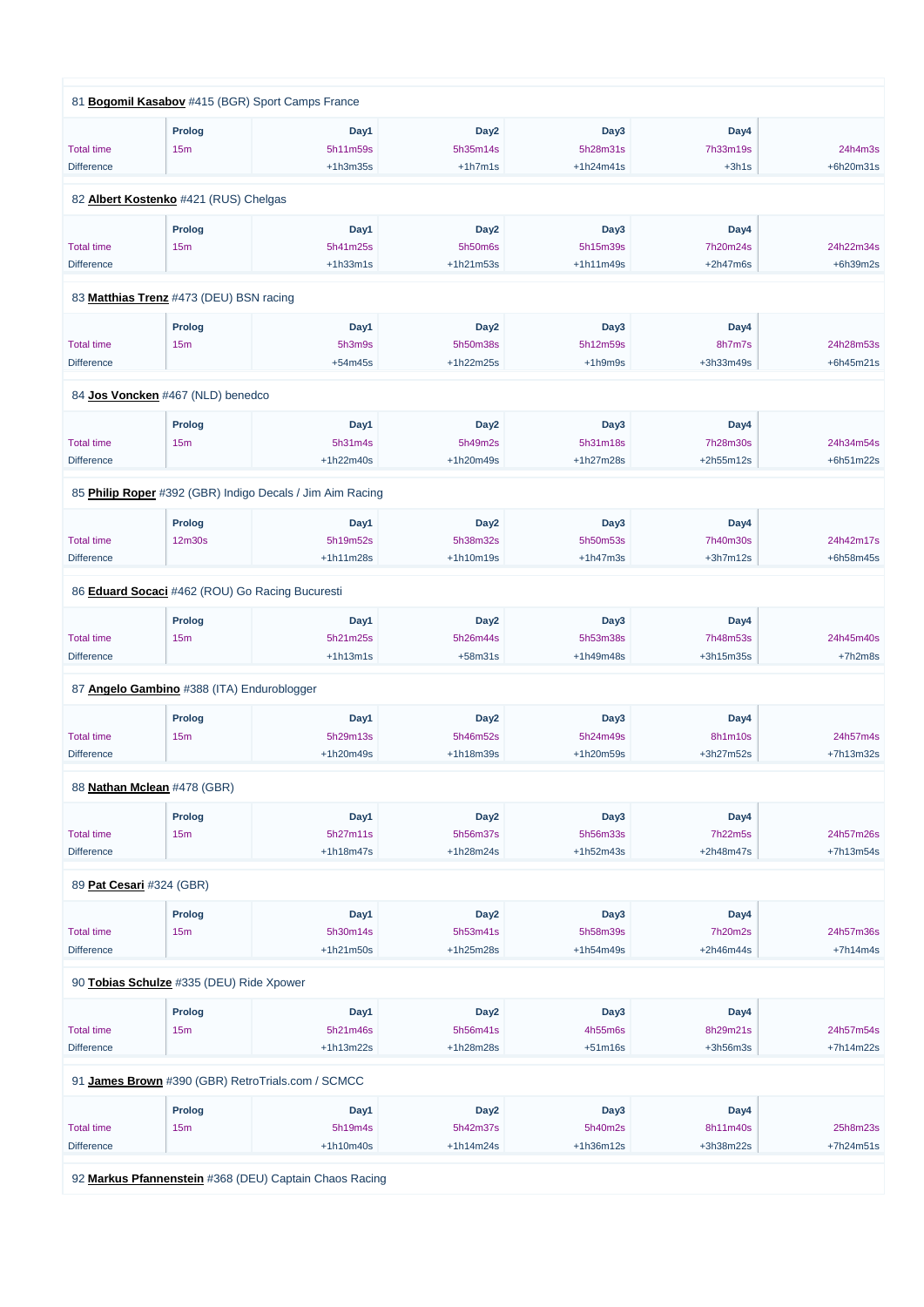|                                                | <b>Prolog</b> | Day1                                                          | Day <sub>2</sub> | Day3             | Day4        |              |
|------------------------------------------------|---------------|---------------------------------------------------------------|------------------|------------------|-------------|--------------|
| <b>Total time</b>                              | 15m           | 5h11m56s                                                      | 5h49m6s          | 5h52m24s         | 8h28m37s    | 25h37m3s     |
| <b>Difference</b>                              |               | $+1h3m32s$                                                    | +1h20m53s        | +1h48m34s        | +3h55m19s   | +7h53m31s    |
| 93 Hendri Salim #341 () Megatech               |               |                                                               |                  |                  |             |              |
|                                                | <b>Prolog</b> | Day1                                                          | Day <sub>2</sub> | Day <sub>3</sub> | Day4        |              |
| <b>Total time</b>                              | 15m           | 5h34m24s                                                      | 6h4m21s          | 5h29m7s          | 8h25m30s    | 25h48m22s    |
| <b>Difference</b>                              |               | $+1h26m$                                                      | $+1h36m8s$       | $+1h25m17s$      | +3h52m12s   | $+8h4m50s$   |
|                                                |               | 94 Pedro Esteves #443 (PRT) Casa Oliva/ 100 Domus Racing Team |                  |                  |             |              |
|                                                | Prolog        | Day1                                                          | Day <sub>2</sub> | Day <sub>3</sub> | Day4        |              |
| <b>Total time</b>                              | 15m           | 5h38m17s                                                      | 6h16m15s         | 5h32m25s         | 8h28m35s    | 26h10m32s    |
| <b>Difference</b>                              |               | +1h29m53s                                                     | $+1h48m2s$       | +1h28m35s        | +3h55m17s   | $+8h27m$     |
|                                                |               |                                                               |                  |                  |             |              |
|                                                |               | 95 Callum Gibbons #490 (GBR) MJM groundwork's                 |                  |                  |             |              |
|                                                | <b>Prolog</b> | Day1                                                          | Day <sub>2</sub> | Day3             | Day4        |              |
| <b>Total time</b>                              | 15m           | 5h46m55s                                                      | 6h41m40s         | 5h30m53s         | 7h56m59s    | 26h11m27s    |
| <b>Difference</b>                              |               | +1h38m31s                                                     | +2h13m27s        | $+1h27m3s$       | +3h23m41s   | +8h27m55s    |
| 96 Martin Kessler #325 (DEU) MSC Marbach       |               |                                                               |                  |                  |             |              |
|                                                | <b>Prolog</b> | Day1                                                          | Day <sub>2</sub> | Day3             | Day4        |              |
| <b>Total time</b>                              | 15m           | 5h57m38s                                                      | 6h45m14s         | 5h45m4s          | 8h15m36s    | 26h58m32s    |
| <b>Difference</b>                              |               | $+1h49m14s$                                                   | $+2h17m1s$       | $+1h41m14s$      | $+3h42m18s$ | $+9h15m$     |
|                                                |               |                                                               |                  |                  |             |              |
|                                                |               | 97 Dwayne Affleck #386 (AUS) Reddot extreme / Moto Empire     |                  |                  |             |              |
|                                                | Prolog        | Day1                                                          | Day <sub>2</sub> | Day3             | Day4        |              |
| <b>Total time</b>                              | 15m           | 5h16m16s                                                      | 6h9m21s          | 5h32m38s         | 10h5m5s     | 27h18m20s    |
| <b>Difference</b>                              |               | $+1h7m52s$                                                    | $+1h41m8s$       | +1h28m48s        | +5h31m47s   | +9h34m48s    |
| AB4                                            |               |                                                               |                  |                  |             |              |
|                                                |               |                                                               |                  |                  |             |              |
| 98 Henrik Heikkinen #380 (FIN) Action Office   |               |                                                               |                  |                  |             |              |
|                                                | <b>Prolog</b> | Day1                                                          | Day <sub>2</sub> | Day3             | Day4        |              |
| <b>Total time</b>                              | 15m           | 5h42m25s                                                      | 5h48m27s         | 5h25m46s         | 10h11m54s   | 27h23m32s    |
| <b>Difference</b>                              |               | $+1h34m1s$                                                    | $+1h20m14s$      | +1h21m56s        | +5h38m36s   | $+9h40m$     |
| AB4                                            |               |                                                               |                  |                  |             |              |
| 99 Santiago Creel #314 (MEX) Monkey Business   |               |                                                               |                  |                  |             |              |
|                                                | Prolog        | Day1                                                          | Day <sub>2</sub> | Day <sub>3</sub> | Day4        |              |
| <b>Total time</b>                              | 15m           | 5h6m35s                                                       | 5h40m37s         | 5h56m21s         | 12h26m39s   | 29h25m12s    |
| <b>Difference</b>                              |               | $+58m11s$                                                     | $+1h12m24s$      | $+1h52m31s$      | +7h53m21s   | $+11h41m40s$ |
| AB4                                            |               |                                                               |                  |                  |             |              |
|                                                |               |                                                               |                  |                  |             |              |
| 100 Paul Mapperson #477 (AUS) Acron industrial |               |                                                               |                  |                  |             |              |
|                                                | <b>Prolog</b> | Day1                                                          | Day <sub>2</sub> | Day3             | Day4        |              |

Total time

15m

5h23m13s

5h56m59s

5h49m10s

12h34m57s

29h59m19s

| <b>Difference</b> |                                                     | $+1h14m49s$ | $+1h28m46s$      | $+1h45m20s$ | $+8h1m39s$ | $+12h15m47s$ |
|-------------------|-----------------------------------------------------|-------------|------------------|-------------|------------|--------------|
|                   |                                                     |             |                  |             |            |              |
| AB4               |                                                     |             |                  |             |            |              |
|                   |                                                     |             |                  |             |            |              |
|                   |                                                     |             |                  |             |            |              |
|                   | 101 Willy Buchanan #452 (NZL) Forest Trail Events   |             |                  |             |            |              |
|                   |                                                     |             |                  |             |            |              |
|                   | Prolog                                              | Day1        | Day <sub>2</sub> | Day3        | Day4       |              |
|                   |                                                     |             |                  |             | 12h41m1s   |              |
| <b>Total time</b> | 15 <sub>m</sub>                                     | 5h32m       | 5h59m17s         | 5h47m19s    |            | 30h14m37s    |
| <b>Difference</b> |                                                     | $+1h23m36s$ | $+1h31m4s$       | $+1h43m29s$ | $+8h7m43s$ | $+12h31m5s$  |
|                   |                                                     |             |                  |             |            |              |
| AB4               |                                                     |             |                  |             |            |              |
|                   |                                                     |             |                  |             |            |              |
|                   |                                                     |             |                  |             |            |              |
|                   | 102 Pierre Antoine Colombie #396 (FRA) Moto Team 81 |             |                  |             |            |              |
|                   |                                                     |             |                  |             |            |              |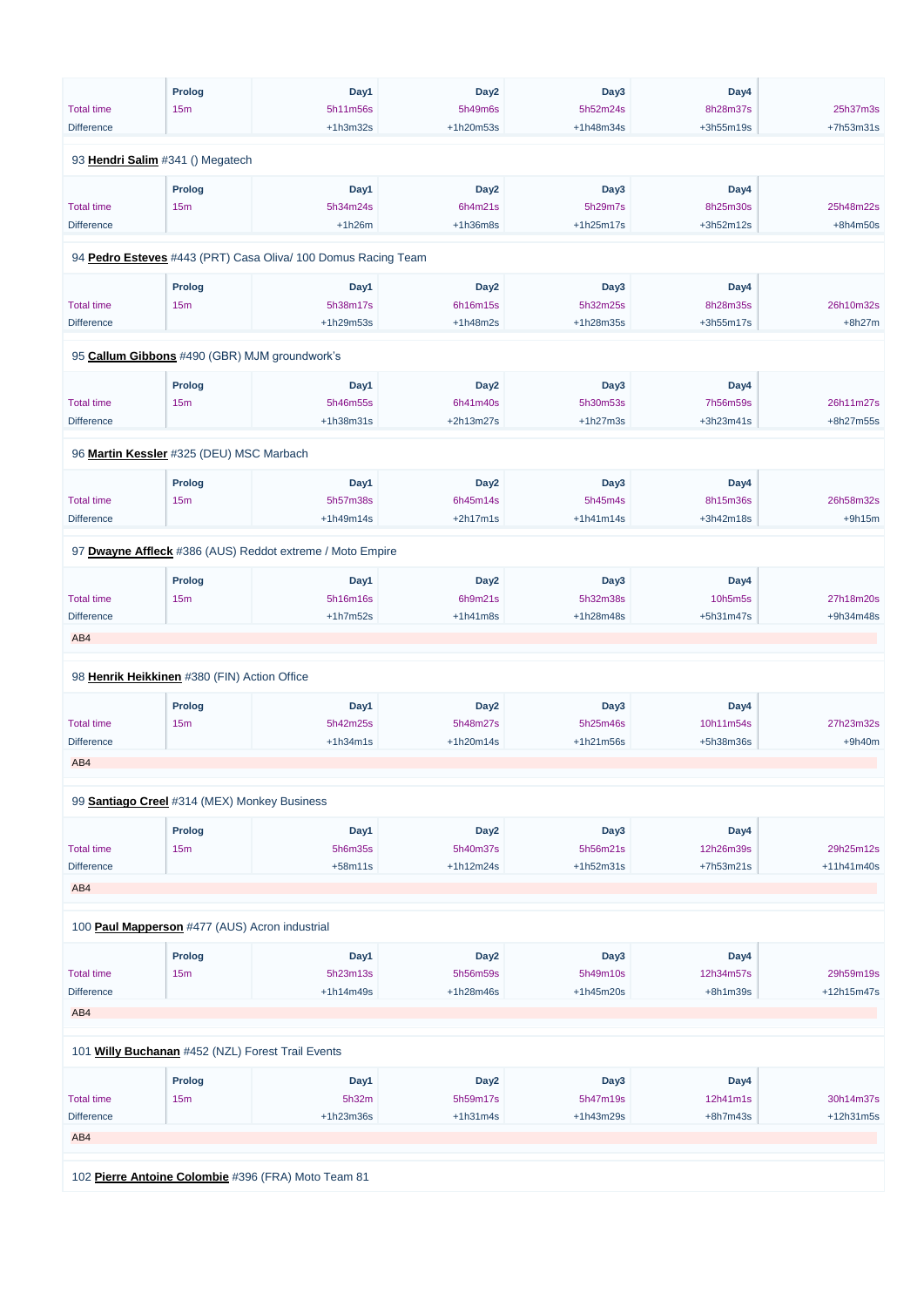|                                               | <b>Prolog</b> | Day1                                                     | Day <sub>2</sub> | Day3        | Day4       |             |
|-----------------------------------------------|---------------|----------------------------------------------------------|------------------|-------------|------------|-------------|
| <b>Total time</b>                             | 15m           | 5h17m58s                                                 | 5h59m52s         | 5h46m41s    | 13h13m48s  | 30h33m19s   |
| <b>Difference</b>                             |               | $+1h9m34s$                                               | +1h31m39s        | $+1h42m51s$ | +8h40m30s  | +12h49m47s  |
| AB4                                           |               |                                                          |                  |             |            |             |
|                                               |               |                                                          |                  |             |            |             |
| 103 Martin Lindtner #363 (AUT) Ilupi          |               |                                                          |                  |             |            |             |
|                                               | Prolog        | Day1                                                     | Day <sub>2</sub> | Day3        | Day4       |             |
| <b>Total time</b>                             | 15m           | 4h39m3s                                                  | 14h5m4s          | 4h56m22s    | 6h41m54s   | 30h37m23s   |
| <b>Difference</b>                             |               | +30m39s                                                  | +9h36m51s        | $+52m32s$   | $+2h8m36s$ | +12h53m51s  |
| AB <sub>2</sub>                               |               |                                                          |                  |             |            |             |
| 104 Simon Nutter #423 (GBR) Eurotek KTM       |               |                                                          |                  |             |            |             |
|                                               |               |                                                          |                  |             |            |             |
|                                               | <b>Prolog</b> | Day1                                                     | Day <sub>2</sub> | Day3        | Day4       |             |
| <b>Total time</b>                             | 15m           | 5h27m                                                    | 6h3m18s          | 6h4m13s     | 13h3m14s   | 30h52m45s   |
| <b>Difference</b>                             |               | +1h18m36s                                                | $+1h35m5s$       | $+2h23s$    | +8h29m56s  | $+13h9m13s$ |
| AB4                                           |               |                                                          |                  |             |            |             |
|                                               |               |                                                          |                  |             |            |             |
| 105 Craig Roberts #348 (AUS) Rusty Demons     |               |                                                          |                  |             |            |             |
|                                               | <b>Prolog</b> | Day1                                                     | Day <sub>2</sub> | Day3        | Day4       |             |
| <b>Total time</b>                             | 15m           | 5h35m57s                                                 | 6h27m41s         | 5h35m5s     | 13h3m46s   | 30h57m29s   |
| <b>Difference</b>                             |               | $+1h27m33s$                                              | +1h59m28s        | $+1h31m15s$ | +8h30m28s  | +13h13m57s  |
| AB4                                           |               |                                                          |                  |             |            |             |
|                                               |               |                                                          |                  |             |            |             |
|                                               |               | 106 Werner Zehnder #479 (DEU) Zehnder Strassenbau        |                  |             |            |             |
|                                               | <b>Prolog</b> | Day1                                                     | Day <sub>2</sub> | Day3        | Day4       |             |
| <b>Total time</b>                             | 15m           | 5h24m3s                                                  | 6h19m36s         | 6h17m4s     | 12h51m42s  | 31h7m25s    |
| Difference                                    |               | +1h15m39s                                                | +1h51m23s        | $+2h13m14s$ | +8h18m24s  | +13h23m53s  |
| AB4                                           |               |                                                          |                  |             |            |             |
|                                               |               |                                                          |                  |             |            |             |
|                                               |               | 107 Miguel Angel Vargas Caballero #379 (ESP) team vargas |                  |             |            |             |
|                                               | <b>Prolog</b> | Day1                                                     | Day <sub>2</sub> | Day3        | Day4       |             |
| <b>Total time</b>                             | 15m           | 4h39m29s                                                 | 7h1m4s           | 5h30m48s    | 13h44m23s  | 31h10m44s   |
| <b>Difference</b>                             |               | $+31m5s$                                                 | +2h32m51s        | +1h26m58s   | $+9h11m5s$ | +13h27m12s  |
| AB4                                           |               |                                                          |                  |             |            |             |
|                                               |               |                                                          |                  |             |            |             |
|                                               |               | 108 Jacob De Booij #489 (NLD) Bouwbedrijf U.Veenstra BV  |                  |             |            |             |
|                                               | <b>Prolog</b> | Day1                                                     | Day <sub>2</sub> | Day3        | Day4       |             |
| <b>Total time</b>                             | 15m           | 5h37m50s                                                 | 6h8m29s          | 6h6m52s     | 13h3m19s   | 31h11m30s   |
| Difference                                    |               | +1h29m26s                                                | +1h40m16s        | $+2h3m2s$   | $+8h30m1s$ | +13h27m58s  |
| AB4                                           |               |                                                          |                  |             |            |             |
|                                               |               |                                                          |                  |             |            |             |
| 109 Dirk Vanlaer #317 (NLD) CURO Pomptechniek |               |                                                          |                  |             |            |             |
|                                               | <b>Prolog</b> | Day1                                                     | Day <sub>2</sub> | Day3        | Day4       |             |

| <b>Total time</b> | 15m           | 5h16m34s                                           | 6h4m19s    | 6h15s       | 14h10m50s   | 31h46m58s   |
|-------------------|---------------|----------------------------------------------------|------------|-------------|-------------|-------------|
| <b>Difference</b> |               | $+1h8m10s$                                         | $+1h36m6s$ | $+1h56m25s$ | $+9h37m32s$ | $+14h3m26s$ |
| AB4               |               |                                                    |            |             |             |             |
|                   |               |                                                    |            |             |             |             |
|                   |               |                                                    |            |             |             |             |
|                   |               | 110 Roy Janssen #345 (NLD) Sixpointtwo Hard Enduro |            |             |             |             |
|                   |               |                                                    |            |             |             |             |
|                   | <b>Prolog</b> | Day1                                               | Day2       | Day3        | Day4        |             |
| <b>Total time</b> | 15m           | 5h52m14s                                           | 7h35m7s    | 5h18m7s     | 12h52m18s   | 31h52m46s   |
| <b>Difference</b> |               | $+1h43m50s$                                        | $+3h6m54s$ | $+1h14m17s$ | $+8h19m$    | $+14h9m14s$ |
| AB4               |               |                                                    |            |             |             |             |
|                   |               |                                                    |            |             |             |             |
|                   |               |                                                    |            |             |             |             |
| 111               |               | Wopke Hoekstra #318 (NLD) Hard Enduro Team Fryslân |            |             |             |             |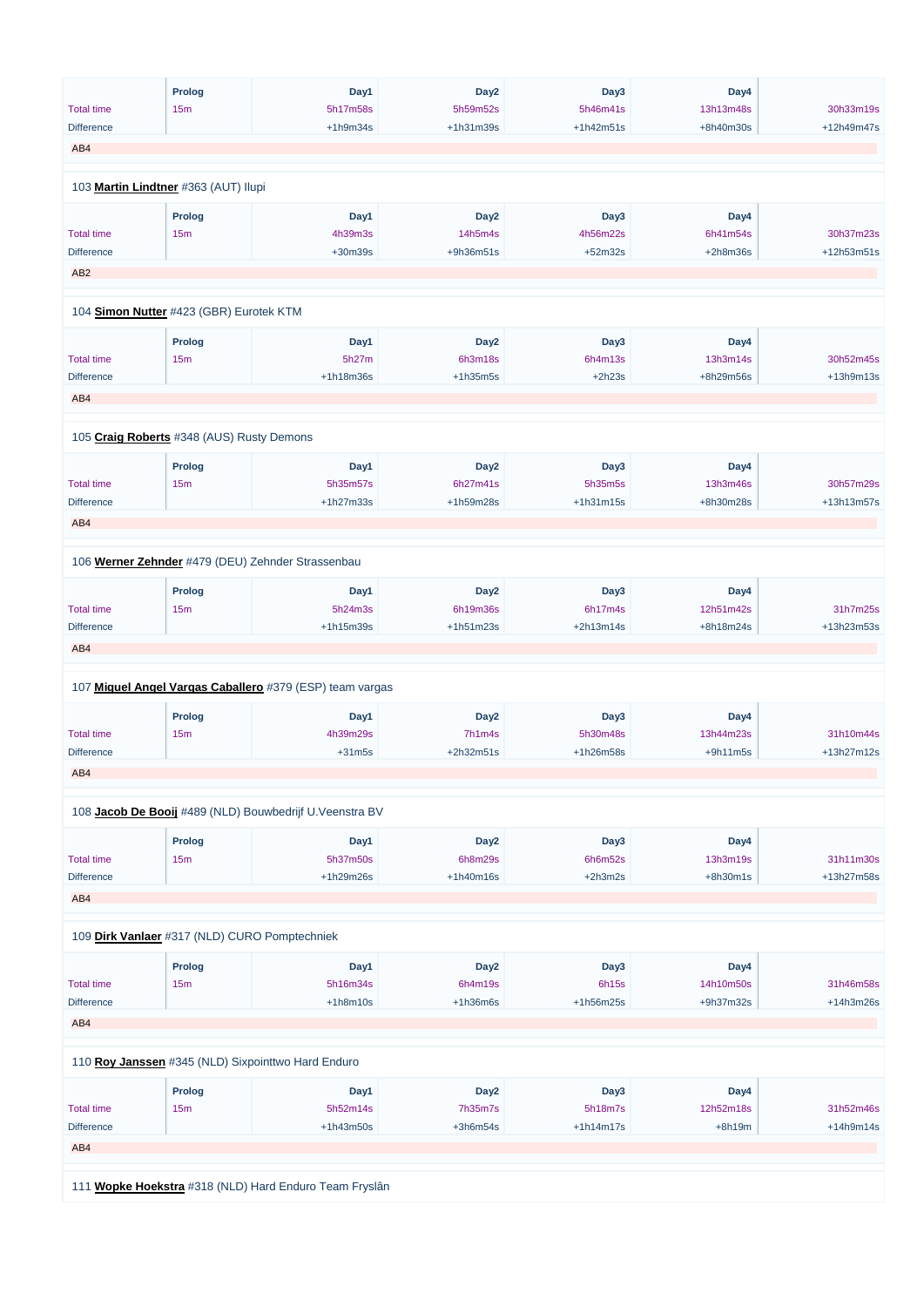|                   | <b>Prolog</b>                                 | Day1                                                      | Day <sub>2</sub>            | Day3            | Day4              |            |
|-------------------|-----------------------------------------------|-----------------------------------------------------------|-----------------------------|-----------------|-------------------|------------|
| <b>Total time</b> | 15m                                           | 5h38m40s                                                  | 6h16m4s                     | 6h17m52s        | 13h53m58s         | 32h21m34s  |
| <b>Difference</b> |                                               | +1h30m16s                                                 | $+1h47m51s$                 | $+2h14m2s$      | +9h20m40s         | +14h38m2s  |
| AB4               |                                               |                                                           |                             |                 |                   |            |
|                   |                                               |                                                           |                             |                 |                   |            |
|                   |                                               | 112 Adriaan Kentrop #488 (NLD) Amco Roke Racing Team      |                             |                 |                   |            |
|                   | Prolog                                        | Day1                                                      | Day <sub>2</sub>            | Day3            | Day4              |            |
| <b>Total time</b> | 9m45s                                         | 5h23m9s                                                   | 6h26m40s                    | 6h51m16s        | 13h48m41s         | 32h39m31s  |
| <b>Difference</b> |                                               | $+1h14m45s$                                               | +1h58m27s                   | +2h47m26s       | +9h15m23s         | +14h55m59s |
| AB4               |                                               |                                                           |                             |                 |                   |            |
|                   | 113 Peter Wuth #409 (AUT) Enduroklub W7       |                                                           |                             |                 |                   |            |
|                   |                                               |                                                           |                             |                 |                   |            |
| <b>Total time</b> | <b>Prolog</b><br>15m                          | Day1<br>5h44m32s                                          | Day <sub>2</sub><br>6h52m7s | Day3<br>6h39m6s | Day4<br>13h11m40s | 32h42m25s  |
|                   |                                               | $+1h36m8s$                                                | +2h23m54s                   | +2h35m16s       |                   | +14h58m53s |
| <b>Difference</b> |                                               |                                                           |                             |                 | +8h38m22s         |            |
| AB4               |                                               |                                                           |                             |                 |                   |            |
|                   |                                               |                                                           |                             |                 |                   |            |
|                   |                                               | 114 Filippo Ippolito #408 (ITA) Camel Attack Extreme Team |                             |                 |                   |            |
|                   | <b>Prolog</b>                                 | Day1                                                      | Day <sub>2</sub>            | Day3            | Day4              |            |
| <b>Total time</b> | 15m                                           | 5h45m42s                                                  | 6h40m4s                     | 6h9m39s         | 14h2m22s          | 32h52m47s  |
| <b>Difference</b> |                                               | $+1h37m18s$                                               | $+2h11m51s$                 | $+2h5m49s$      | $+9h29m4s$        | +15h9m15s  |
| AB4               |                                               |                                                           |                             |                 |                   |            |
|                   |                                               |                                                           |                             |                 |                   |            |
|                   | 115 Robert Absmanner #365 (AUT) Mopeibuam     |                                                           |                             |                 |                   |            |
|                   | <b>Prolog</b>                                 | Day1                                                      | Day <sub>2</sub>            | Day3            | Day4              |            |
| <b>Total time</b> | 15m                                           | 5h49m33s                                                  | 6h31m18s                    | 6h46m30s        | 13h50m42s         | 33h13m3s   |
| <b>Difference</b> |                                               | $+1h41m9s$                                                | $+2h3m5s$                   | +2h42m40s       | +9h17m24s         | +15h29m31s |
| AB4               |                                               |                                                           |                             |                 |                   |            |
|                   |                                               |                                                           |                             |                 |                   |            |
|                   | 116 Nils Halvard Kringberg Nedberg #413 (NOR) |                                                           |                             |                 |                   |            |
|                   | <b>Prolog</b>                                 | Day1                                                      | Day <sub>2</sub>            | Day3            | Day4              |            |
| <b>Total time</b> | 15m                                           | 5h25m27s                                                  | 6h45m14s                    | 5h51m18s        | 14h56m8s          | 33h13m7s   |
| <b>Difference</b> |                                               | $+1h17m3s$                                                | $+2h17m1s$                  | $+1h47m28s$     | +10h22m50s        | +15h29m35s |
| AB4               |                                               |                                                           |                             |                 |                   |            |
|                   |                                               |                                                           |                             |                 |                   |            |
|                   | 117 Markus Wagner #410 (AUT) KTM Baumschlager |                                                           |                             |                 |                   |            |
|                   | <b>Prolog</b>                                 | Day1                                                      | Day <sub>2</sub>            | Day3            | Day4              |            |
| <b>Total time</b> | 15m                                           | 5h56m27s                                                  | 6h40m12s                    | 6h46m11s        | 14h7s             | 33h37m57s  |
| <b>Difference</b> |                                               | $+1h48m3s$                                                | $+2h11m59s$                 | $+2h42m21s$     | +9h26m49s         | +15h54m25s |
| AB4               |                                               |                                                           |                             |                 |                   |            |
|                   |                                               |                                                           |                             |                 |                   |            |
|                   | 118 Hans Bindels #351 (NLD) benedco           |                                                           |                             |                 |                   |            |
|                   | <b>Prolog</b>                                 | Day1                                                      | Day <sub>2</sub>            | Day3            | Day4              |            |
|                   |                                               |                                                           |                             |                 |                   |            |

| <b>Total time</b> | 15 <sub>m</sub>                     | 5h24m38s                                                       | 6h22m34s    | 5h52m22s    | 15h56m53s  | 33h51m27s   |
|-------------------|-------------------------------------|----------------------------------------------------------------|-------------|-------------|------------|-------------|
| <b>Difference</b> |                                     | $+1h16m14s$                                                    | $+1h54m21s$ | $+1h48m32s$ | +11h23m35s | $+16h7m55s$ |
| AB4               |                                     |                                                                |             |             |            |             |
|                   |                                     | 119 Lefteris Kourouyiannis #465 (CYP) LeftN'Ride/Sherco Cyprus |             |             |            |             |
|                   | <b>Prolog</b>                       | Day1                                                           | Day2        | Day3        | Day4       |             |
| <b>Total time</b> | 15 <sub>m</sub>                     | 5h1m45s                                                        | 6h13m1s     | 5h52m35s    | 16h43m38s  | 34h5m59s    |
| <b>Difference</b> |                                     | $+53m21s$                                                      | $+1h44m48s$ | $+1h48m45s$ | +12h10m20s | +16h22m27s  |
| AB4               |                                     |                                                                |             |             |            |             |
|                   |                                     |                                                                |             |             |            |             |
|                   | 120 Uwe Flath #369 (DEU) Team Dachs |                                                                |             |             |            |             |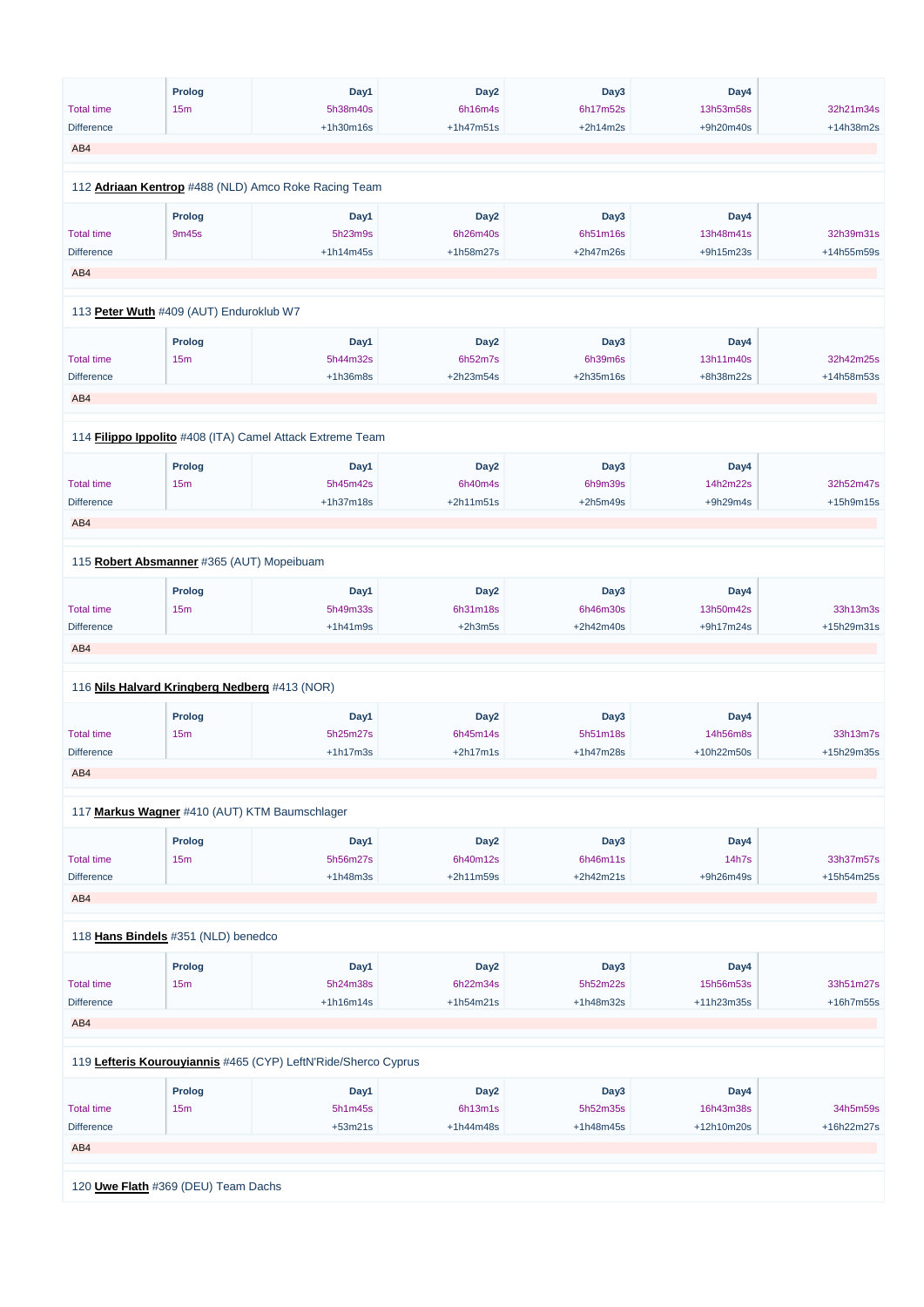| <b>Prolog</b><br>Day1<br>Day <sub>2</sub><br>Day3<br>Day4<br><b>Total time</b><br>15m<br>5h54m7s<br>6h25m8s<br>6h20m16s<br>15h20m30s<br>+1h45m43s<br>+2h16m26s<br>+10h47m12s<br><b>Difference</b><br>+1h56m55s<br>AB4<br>121 Jari Mutikainen #326 (FIN)<br><b>Prolog</b><br>Day1<br>Day <sub>2</sub><br>Day3<br>Day4<br><b>Total time</b><br>15m<br>5h54m4s<br>6h25m5s<br>6h22m29s<br>15h24m6s<br>+10h50m48s<br><b>Difference</b><br>$+1h45m40s$<br>+1h56m52s<br>+2h18m39s<br>AB4 | 34h15m1s<br>+16h31m29s<br>34h20m44s<br>+16h37m12s |
|-----------------------------------------------------------------------------------------------------------------------------------------------------------------------------------------------------------------------------------------------------------------------------------------------------------------------------------------------------------------------------------------------------------------------------------------------------------------------------------|---------------------------------------------------|
|                                                                                                                                                                                                                                                                                                                                                                                                                                                                                   |                                                   |
|                                                                                                                                                                                                                                                                                                                                                                                                                                                                                   |                                                   |
|                                                                                                                                                                                                                                                                                                                                                                                                                                                                                   |                                                   |
|                                                                                                                                                                                                                                                                                                                                                                                                                                                                                   |                                                   |
|                                                                                                                                                                                                                                                                                                                                                                                                                                                                                   |                                                   |
|                                                                                                                                                                                                                                                                                                                                                                                                                                                                                   |                                                   |
|                                                                                                                                                                                                                                                                                                                                                                                                                                                                                   |                                                   |
|                                                                                                                                                                                                                                                                                                                                                                                                                                                                                   |                                                   |
|                                                                                                                                                                                                                                                                                                                                                                                                                                                                                   |                                                   |
|                                                                                                                                                                                                                                                                                                                                                                                                                                                                                   |                                                   |
|                                                                                                                                                                                                                                                                                                                                                                                                                                                                                   |                                                   |
| 122 Luis Jorge Moreno Garza #426 (MEX) BETA MEXICO                                                                                                                                                                                                                                                                                                                                                                                                                                |                                                   |
| Day3<br><b>Prolog</b><br>Day1<br>Day <sub>2</sub><br>Day4                                                                                                                                                                                                                                                                                                                                                                                                                         |                                                   |
| <b>Total time</b><br>15m<br>5h48m5s<br>6h46m50s<br>6h59m44s<br>15h41m2s                                                                                                                                                                                                                                                                                                                                                                                                           | 35h30m41s                                         |
| +2h18m37s<br><b>Difference</b><br>$+1h39m41s$<br>+2h55m54s<br>$+11h7m44s$                                                                                                                                                                                                                                                                                                                                                                                                         | +17h47m9s                                         |
| AB4                                                                                                                                                                                                                                                                                                                                                                                                                                                                               |                                                   |
|                                                                                                                                                                                                                                                                                                                                                                                                                                                                                   |                                                   |
| 123 Florian Grauvogl #404 (DEU) rideXpower                                                                                                                                                                                                                                                                                                                                                                                                                                        |                                                   |
|                                                                                                                                                                                                                                                                                                                                                                                                                                                                                   |                                                   |
| <b>Prolog</b><br>Day1<br>Day <sub>2</sub><br>Day3<br>Day4                                                                                                                                                                                                                                                                                                                                                                                                                         |                                                   |
| <b>Total time</b><br>15m<br>6h7m16s<br>6h39m3s<br>6h52m29s<br>15h40m48s                                                                                                                                                                                                                                                                                                                                                                                                           | 35h34m36s                                         |
| <b>Difference</b><br>+1h58m52s<br>+2h10m50s<br>+2h48m39s<br>+11h7m30s                                                                                                                                                                                                                                                                                                                                                                                                             | +17h51m4s                                         |
| AB4                                                                                                                                                                                                                                                                                                                                                                                                                                                                               |                                                   |
|                                                                                                                                                                                                                                                                                                                                                                                                                                                                                   |                                                   |
| 124 Graydon Ilderton #505 (ZAF) Nomadik                                                                                                                                                                                                                                                                                                                                                                                                                                           |                                                   |
| Day <sub>2</sub><br>Day3<br><b>Prolog</b><br>Day1<br>Day4                                                                                                                                                                                                                                                                                                                                                                                                                         |                                                   |
| <b>Total time</b><br>15m<br>5h45m36s<br>7h23m56s<br>6h33m44s<br>15h42m23s                                                                                                                                                                                                                                                                                                                                                                                                         | 35h40m39s                                         |
| <b>Difference</b><br>$+1h37m12s$<br>+2h55m43s<br>+2h29m54s<br>$+11h9m5s$                                                                                                                                                                                                                                                                                                                                                                                                          | +17h57m7s                                         |
| AB4                                                                                                                                                                                                                                                                                                                                                                                                                                                                               |                                                   |
|                                                                                                                                                                                                                                                                                                                                                                                                                                                                                   |                                                   |
| 125 Roberto Dauria #346 (ITA) Team Fava                                                                                                                                                                                                                                                                                                                                                                                                                                           |                                                   |
| Day3<br><b>Prolog</b><br>Day1<br>Day <sub>2</sub><br>Day4                                                                                                                                                                                                                                                                                                                                                                                                                         |                                                   |
| <b>Total time</b><br>15m<br>6h11s<br>7h24m7s<br>15h36m1s<br>6h36m19s                                                                                                                                                                                                                                                                                                                                                                                                              | 35h51m38s                                         |
| <b>Difference</b><br>$+1h51m47s$<br>$+2h55m54s$<br>+2h32m29s<br>+11h2m43s                                                                                                                                                                                                                                                                                                                                                                                                         | $+18h8m6s$                                        |
| AB4                                                                                                                                                                                                                                                                                                                                                                                                                                                                               |                                                   |
|                                                                                                                                                                                                                                                                                                                                                                                                                                                                                   |                                                   |
| 126 Arno Drechsel #331 (ITA) Team Kini                                                                                                                                                                                                                                                                                                                                                                                                                                            |                                                   |
| <b>Prolog</b><br>Day1<br>Day <sub>2</sub><br>Day3<br>Day4                                                                                                                                                                                                                                                                                                                                                                                                                         |                                                   |
| <b>Total time</b><br>15m<br>4h45m44s<br>13h51m15s<br>4h48m13s<br>12h37m35s                                                                                                                                                                                                                                                                                                                                                                                                        | 36h17m47s                                         |
| <b>Difference</b><br>$+37m20s$<br>$+9h23m2s$<br>$+44m23s$<br>$+8h4m17s$                                                                                                                                                                                                                                                                                                                                                                                                           | +18h34m15s                                        |
| AB4                                                                                                                                                                                                                                                                                                                                                                                                                                                                               |                                                   |
|                                                                                                                                                                                                                                                                                                                                                                                                                                                                                   |                                                   |
| 127 Andreas Lips #391 (DEU)                                                                                                                                                                                                                                                                                                                                                                                                                                                       |                                                   |
| Day1<br>Day <sub>2</sub><br>Day3<br>Day4<br><b>Prolog</b>                                                                                                                                                                                                                                                                                                                                                                                                                         |                                                   |

Total time 15m 6h14m29s 7h40m16s 6h53m4s 16h26m45s 37h29m34s

| <b>Difference</b>                                     |               | $+2h6m5s$ | $+3h12m3s$       | $+2h49m14s$ | $+11h53m27s$ | $+19h46m2s$ |  |  |
|-------------------------------------------------------|---------------|-----------|------------------|-------------|--------------|-------------|--|--|
| AB4                                                   |               |           |                  |             |              |             |  |  |
|                                                       |               |           |                  |             |              |             |  |  |
| 128 Denis Rusanovich #349 (RUS) Hard Enduro Kamchatka |               |           |                  |             |              |             |  |  |
|                                                       |               |           |                  |             |              |             |  |  |
|                                                       | <b>Prolog</b> | Day1      | Day <sub>2</sub> | Day3        | Day4         |             |  |  |
| <b>Total time</b>                                     | 15m           | 6h9m24s   | 6h51m54s         | 6h56m40s    | 17h25m47s    | 37h38m45s   |  |  |
| <b>Difference</b>                                     |               | $+2h1m$   | $+2h23m41s$      | $+2h52m50s$ | +12h52m29s   | +19h55m13s  |  |  |
| AB4                                                   |               |           |                  |             |              |             |  |  |
|                                                       |               |           |                  |             |              |             |  |  |
| 129 Scott Booth #321 (GBR) Booth                      |               |           |                  |             |              |             |  |  |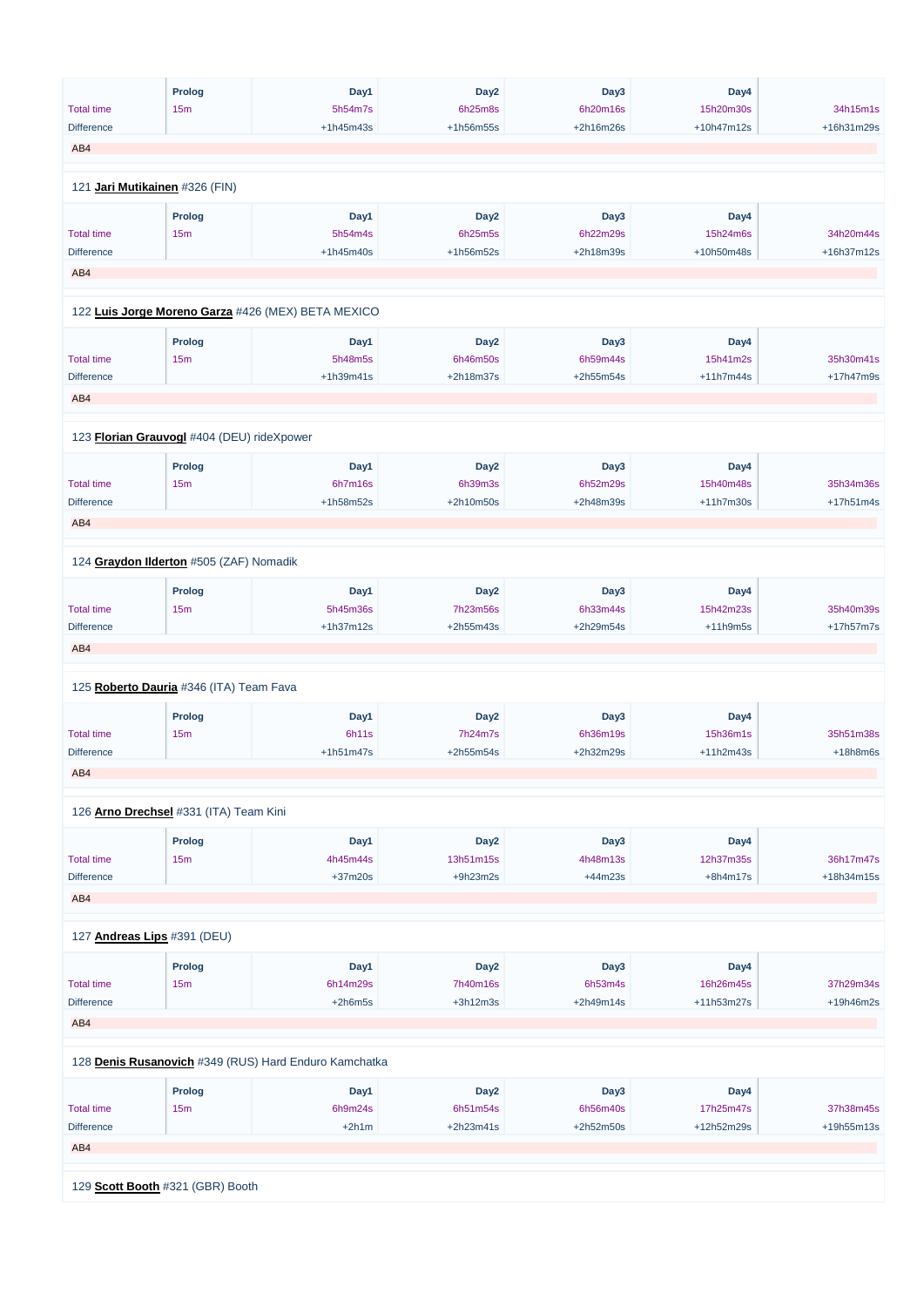|                                        | <b>Prolog</b>                                   | Day1                                                     | Day <sub>2</sub>       | Day3                  | Day4                    |                         |
|----------------------------------------|-------------------------------------------------|----------------------------------------------------------|------------------------|-----------------------|-------------------------|-------------------------|
| <b>Total time</b>                      | 15m                                             | 5h28m21s                                                 | 5h34m47s               | 5h23m5s               | 21h20m                  | 38h1m13s                |
| <b>Difference</b>                      |                                                 | +1h19m57s                                                | $+1h6m34s$             | +1h19m15s             | +16h46m42s              | +20h17m41s              |
| AB4                                    |                                                 |                                                          |                        |                       |                         |                         |
|                                        |                                                 |                                                          |                        |                       |                         |                         |
|                                        | 130 Florian Wegmann #484 (AUT) Euro Motors Graz |                                                          |                        |                       |                         |                         |
|                                        | Prolog                                          | Day1                                                     | Day <sub>2</sub>       | Day3                  | Day4                    |                         |
| <b>Total time</b>                      | 9m15s                                           | 5h37m23s                                                 | 6h43m32s               | 6h38m49s              | 19h24m59s               | 38h33m58s               |
| <b>Difference</b>                      |                                                 | +1h28m59s                                                | +2h15m19s              | +2h34m59s             | $+14h51m41s$            | +20h50m26s              |
| AB4                                    |                                                 |                                                          |                        |                       |                         |                         |
|                                        | 131 Tobias Muck #322 (DEU) ATM Racing           |                                                          |                        |                       |                         |                         |
|                                        |                                                 |                                                          |                        |                       |                         |                         |
|                                        | <b>Prolog</b>                                   | Day1                                                     | Day <sub>2</sub>       | Day3                  | Day4                    |                         |
| <b>Total time</b><br><b>Difference</b> | 15m                                             | 5h28m3s<br>+1h19m39s                                     | 6h33m56s<br>$+2h5m43s$ | 6h44m39s<br>+2h40m49s | 19h40m19s<br>$+15h7m1s$ | 38h41m57s<br>+20h58m25s |
|                                        |                                                 |                                                          |                        |                       |                         |                         |
| AB4                                    |                                                 |                                                          |                        |                       |                         |                         |
|                                        |                                                 |                                                          |                        |                       |                         |                         |
|                                        | 132 Robert Chavez #440 (USA) Rob Chavez Fencing |                                                          |                        |                       |                         |                         |
|                                        | <b>Prolog</b>                                   | Day1                                                     | Day <sub>2</sub>       | Day3                  | Day4                    |                         |
| <b>Total time</b>                      | 15m                                             | 6h4m                                                     | 9h34m52s               | 6h35m33s              | 16h33m52s               | 39h3m17s                |
| <b>Difference</b>                      |                                                 | $+1h55m36s$                                              | $+5h6m39s$             | +2h31m43s             | $+12h34s$               | +21h19m45s              |
| AB4                                    |                                                 |                                                          |                        |                       |                         |                         |
|                                        |                                                 |                                                          |                        |                       |                         |                         |
|                                        | 133 Geoff Brigden #492 (GBR) Gbpanelcraft       |                                                          |                        |                       |                         |                         |
|                                        | <b>Prolog</b>                                   | Day1                                                     | Day <sub>2</sub>       | Day3                  | Day4                    |                         |
| <b>Total time</b>                      | 15m                                             | 5h45m22s                                                 | 7h12m34s               | 6h50m1s               | 19h30m47s               | 39h33m44s               |
| <b>Difference</b>                      |                                                 | +1h36m58s                                                | +2h44m21s              | $+2h46m11s$           | +14h57m29s              | +21h50m12s              |
| AB4                                    |                                                 |                                                          |                        |                       |                         |                         |
|                                        |                                                 |                                                          |                        |                       |                         |                         |
|                                        | 134 Manuel Mueller #434 (DEU) Team Ilupi        |                                                          |                        |                       |                         |                         |
|                                        | <b>Prolog</b>                                   | Day1                                                     | Day <sub>2</sub>       | Day3                  | Day4                    |                         |
| <b>Total time</b>                      | 15m                                             | 6h8m36s                                                  | 7h35m49s               | 17h45m51s             | 8h28m                   | 40h13m16s               |
| <b>Difference</b>                      |                                                 | $+2h12s$                                                 | $+3h7m36s$             | $+13h42m1s$           | +3h54m42s               | +22h29m44s              |
| AB <sub>3</sub>                        |                                                 |                                                          |                        |                       |                         |                         |
|                                        | 135 Adam Keil #481 (GBR) ATK Removals           |                                                          |                        |                       |                         |                         |
|                                        |                                                 |                                                          |                        |                       |                         |                         |
|                                        | <b>Prolog</b>                                   | Day1                                                     | Day <sub>2</sub>       | Day3                  | Day4                    |                         |
| <b>Total time</b>                      | 15m                                             | 5h57m36s                                                 | 6h45m24s               | 6h59m24s              | 21h20m                  | 41h17m24s               |
| <b>Difference</b>                      |                                                 | $+1h49m12s$                                              | $+2h17m11s$            | +2h55m34s             | +16h46m42s              | +23h33m52s              |
| AB4                                    |                                                 |                                                          |                        |                       |                         |                         |
|                                        |                                                 |                                                          |                        |                       |                         |                         |
|                                        |                                                 | 136 Magnus Johannessen Hoel #406 (NOR) Star Motor Enduro |                        |                       |                         |                         |
|                                        | <b>Prolog</b>                                   | Day1                                                     | Day <sub>2</sub>       | Day3                  | Day4                    |                         |

| <b>Total time</b>                         | 15m                               | 5h53m29s   | 7h20m4s          | 6h34m48s    | 21h20m      | 41h23m21s   |  |  |  |
|-------------------------------------------|-----------------------------------|------------|------------------|-------------|-------------|-------------|--|--|--|
| <b>Difference</b>                         |                                   | $+1h45m5s$ | $+2h51m51s$      | $+2h30m58s$ | +16h46m42s  | +23h39m49s  |  |  |  |
| AB4                                       |                                   |            |                  |             |             |             |  |  |  |
| 137 Ilya Solomonik #337 (RUS) ENDURO URAL |                                   |            |                  |             |             |             |  |  |  |
|                                           | <b>Prolog</b>                     | Day1       | Day <sub>2</sub> | Day3        | Day4        |             |  |  |  |
| <b>Total time</b>                         | 15m                               | 8h14m59s   | 14h17m52s        | 4h24m30s    | 16h13m19s   | 43h25m40s   |  |  |  |
| <b>Difference</b>                         |                                   | $+4h6m35s$ | +9h49m39s        | $+20m40s$   | $+11h40m1s$ | $+25h42m8s$ |  |  |  |
| AB4                                       |                                   |            |                  |             |             |             |  |  |  |
|                                           |                                   |            |                  |             |             |             |  |  |  |
|                                           | 138 Ben Hogan #458 (NZL) Team NFI |            |                  |             |             |             |  |  |  |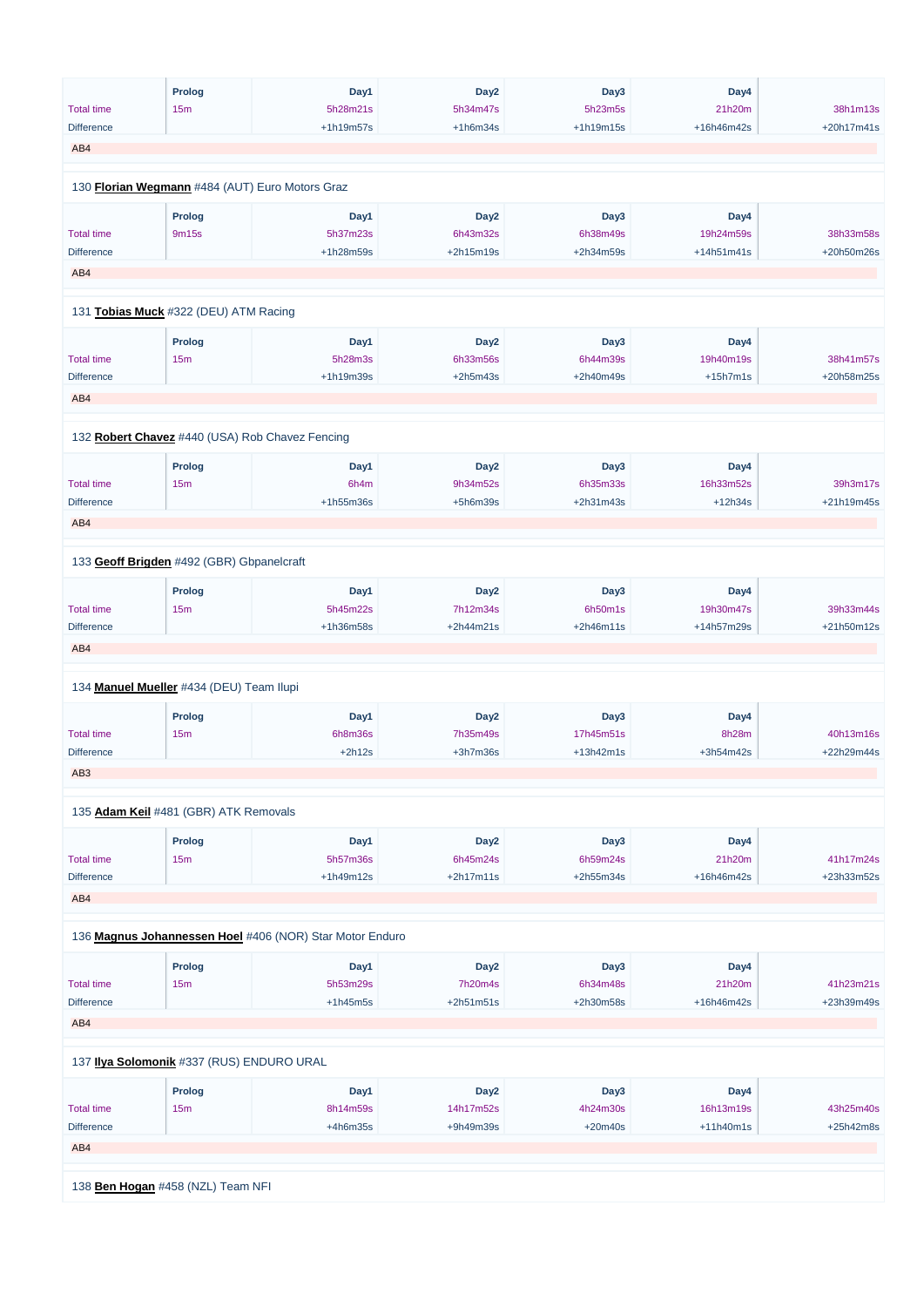|                                        | <b>Prolog</b>                                | Day1                                                       | Day <sub>2</sub>      | Day3                 | Day4                   |            |
|----------------------------------------|----------------------------------------------|------------------------------------------------------------|-----------------------|----------------------|------------------------|------------|
| <b>Total time</b>                      | 15m                                          | 7h26m59s                                                   | 14h28m40s             | 20h4m57s             | 16h4m58s               | 58h20m34s  |
| <b>Difference</b>                      |                                              | +3h18m35s                                                  | $+10h27s$             | $+16h1m7s$           | +11h31m40s             | +40h37m2s  |
| AB4                                    |                                              |                                                            |                       |                      |                        |            |
|                                        |                                              |                                                            |                       |                      |                        |            |
| 139 Remus Haupt #450 (USA)             |                                              |                                                            |                       |                      |                        |            |
|                                        | Prolog                                       | Day1                                                       | Day <sub>2</sub>      | Day3                 | Day4                   |            |
| <b>Total time</b>                      | 15m                                          | 7h27m42s                                                   | 14h46m41s             | 21h6m36s             | 18h41m9s               | 62h17m8s   |
| <b>Difference</b>                      |                                              | +3h19m18s                                                  | +10h18m28s            | +17h2m46s            | +14h7m51s              | +44h33m36s |
| AB4                                    |                                              |                                                            |                       |                      |                        |            |
|                                        | 140 Peet Van Saase #471 (NLD) Team de Doelen |                                                            |                       |                      |                        |            |
|                                        |                                              |                                                            |                       |                      |                        |            |
|                                        | <b>Prolog</b>                                | Day1                                                       | Day <sub>2</sub>      | Day3                 | Day4                   |            |
| <b>Total time</b>                      | 10m45s                                       | 5h57m5s                                                    | 6h30m53s              | 7h35m4s              | 15h32m9s               | 35h45m56s  |
| <b>Difference</b>                      |                                              | $+1h48m41s$                                                | $+2h2m40s$            | +3h31m14s            | +10h58m51s             | +18h2m24s  |
| DSQ: AB3 AB4                           |                                              |                                                            |                       |                      |                        |            |
|                                        |                                              |                                                            |                       |                      |                        |            |
|                                        |                                              | 141 Sergio Jose Canales Diaz #342 (MEX) Beta Racing Mexico |                       |                      |                        |            |
|                                        | <b>Prolog</b>                                | Day1                                                       | Day <sub>2</sub>      | Day3                 | Day4                   |            |
| <b>Total time</b>                      | 15m                                          | 5h48m53s                                                   | 6h46m47s              | 7h29m19s             | 15h36m54s              | 35h56m53s  |
| <b>Difference</b>                      |                                              | +1h40m29s                                                  | +2h18m34s             | +3h25m29s            | $+11h3m36s$            | +18h13m21s |
| DSQ: AB3 AB4                           |                                              |                                                            |                       |                      |                        |            |
|                                        |                                              |                                                            |                       |                      |                        |            |
| 142 Orr Peless #340 (ISR)              |                                              |                                                            |                       |                      |                        |            |
|                                        | <b>Prolog</b>                                | Day1                                                       | Day <sub>2</sub>      | Day3                 | Day4                   |            |
| <b>Total time</b>                      | 15m                                          | 5h51m54s                                                   | 6h50m50s              | 7h33m12s             | 15h34m42s              | 36h5m38s   |
| <b>Difference</b>                      |                                              | $+1h43m30s$                                                | +2h22m37s             | +3h29m22s            | $+11h1m24s$            | +18h22m6s  |
| DSQ: AB3 AB4                           |                                              |                                                            |                       |                      |                        |            |
|                                        |                                              |                                                            |                       |                      |                        |            |
|                                        |                                              | 143 Max Machleb #500 (DEU) BelRay MSR-Racing Team          |                       |                      |                        |            |
|                                        | <b>Prolog</b>                                | Day1                                                       | Day <sub>2</sub>      | Day3                 | Day4                   |            |
| <b>Total time</b>                      | 15m                                          | 5h38m40s                                                   | 9h17m40s              | 7h21m25s             | 14h31m45s              | 37h4m30s   |
| <b>Difference</b>                      |                                              | +1h30m16s                                                  | +4h49m27s             | +3h17m35s            | +9h58m27s              | +19h20m58s |
| DSQ: AB3 AB4                           |                                              |                                                            |                       |                      |                        |            |
|                                        |                                              | 144 Arnold De Lange #442 (NLD) www.Adventure-Bike.nl       |                       |                      |                        |            |
|                                        |                                              |                                                            |                       |                      |                        |            |
|                                        | <b>Prolog</b>                                | Day1                                                       | Day <sub>2</sub>      | Day3                 | Day4                   | 37h23m19s  |
| <b>Total time</b><br><b>Difference</b> | 15m                                          | 6h25m40s<br>+2h17m16s                                      | 7h27m36s<br>+2h59m23s | 7h32m7s<br>+3h28m17s | 15h42m56s<br>+11h9m38s | +19h39m47s |
|                                        |                                              |                                                            |                       |                      |                        |            |
| DSQ: AB3 AB4                           |                                              |                                                            |                       |                      |                        |            |
|                                        |                                              | 145 Hector Rubio Santamaria #407 (ESP) M.C. BURGOS SPORT   |                       |                      |                        |            |
|                                        |                                              |                                                            |                       |                      |                        |            |
|                                        | <b>Prolog</b>                                | Day1                                                       | Day <sub>2</sub>      | Day3                 | Day4                   |            |

6h11m17s

| <b>Total time</b>                              | 15 <sub>m</sub> | 6h11m17s    | 7h35m13s         | 7h25m50s     | 15h59m2s     | 37h26m22s  |  |  |  |
|------------------------------------------------|-----------------|-------------|------------------|--------------|--------------|------------|--|--|--|
| <b>Difference</b>                              |                 | $+2h2m53s$  | $+3h7m$          | $+3h22m$     | $+11h25m44s$ | +19h42m50s |  |  |  |
| DSQ: AB3 AB4                                   |                 |             |                  |              |              |            |  |  |  |
|                                                |                 |             |                  |              |              |            |  |  |  |
| 146 Marc Grillis #395 (AUS) Slow maniacs       |                 |             |                  |              |              |            |  |  |  |
|                                                | <b>Prolog</b>   | Day1        | Day <sub>2</sub> | Day3         | Day4         |            |  |  |  |
| <b>Total time</b>                              | 15 <sub>m</sub> | 5h35m46s    | 5h26m46s         | 16h22m9s     | 12h39m26s    | 40h19m7s   |  |  |  |
| <b>Difference</b>                              |                 | $+1h27m22s$ | $+58m33s$        | $+12h18m19s$ | $+8h6m8s$    | +22h35m35s |  |  |  |
| DSQ: AB3 AB4                                   |                 |             |                  |              |              |            |  |  |  |
|                                                |                 |             |                  |              |              |            |  |  |  |
| 147 Aliaksandr Shunkou #445 (BLR) Bulba Enduro |                 |             |                  |              |              |            |  |  |  |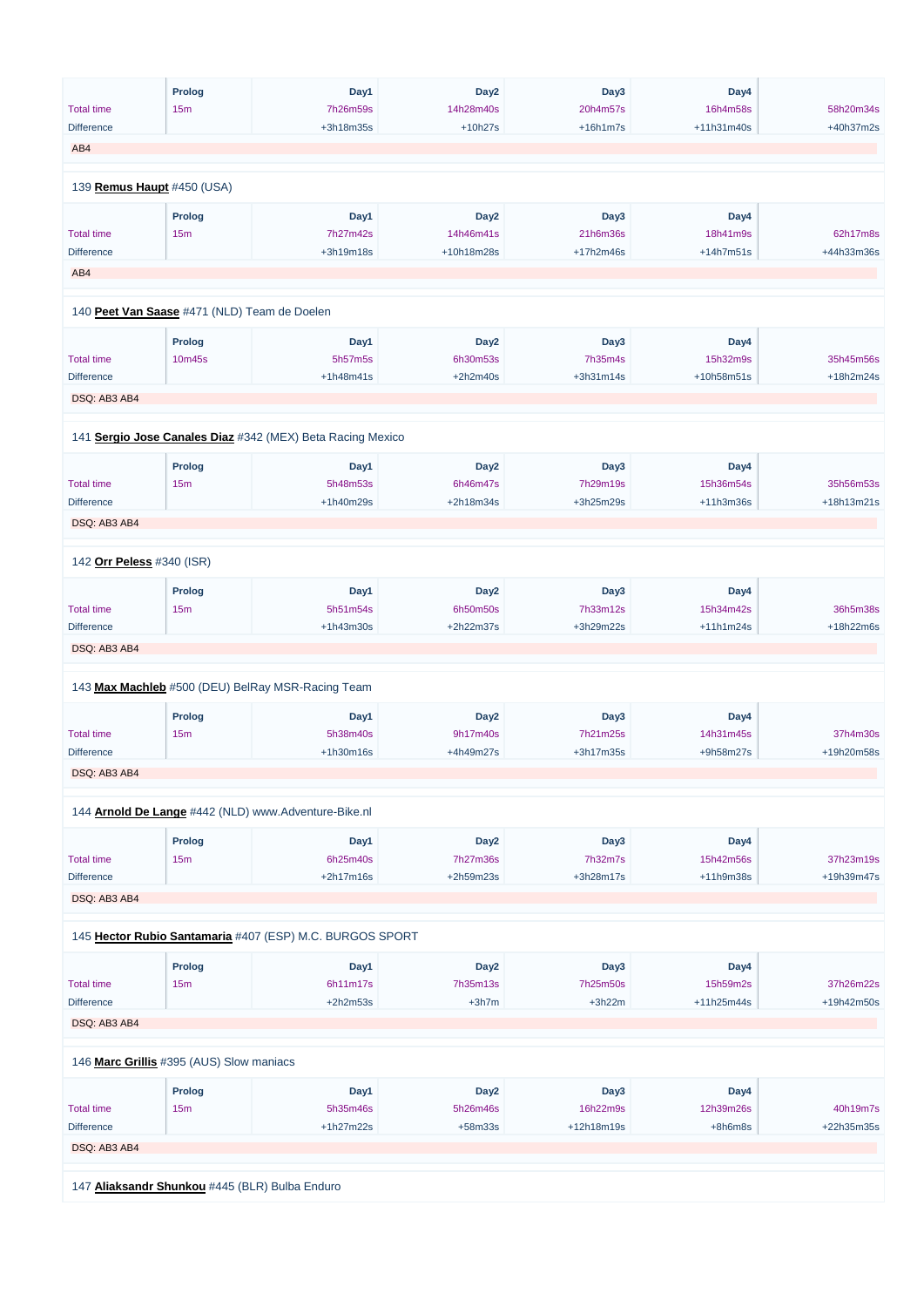|                   | <b>Prolog</b>                                 | Day1                                                  | Day <sub>2</sub> | Day3         | Day4         |            |
|-------------------|-----------------------------------------------|-------------------------------------------------------|------------------|--------------|--------------|------------|
| <b>Total time</b> | 15m                                           | 8h12m43s                                              | 6h44m36s         | 5h50m9s      | 19h23m49s    | 40h26m17s  |
| <b>Difference</b> |                                               | $+4h4m19s$                                            | +2h16m23s        | $+1h46m19s$  | +14h50m31s   | +22h42m45s |
| DSQ: AB1 AB4      |                                               |                                                       |                  |              |              |            |
|                   |                                               |                                                       |                  |              |              |            |
|                   |                                               | 148 Andreas Machleb #334 (DEU) BelRay MSR-Racing Team |                  |              |              |            |
|                   | <b>Prolog</b>                                 | Day1                                                  | Day <sub>2</sub> | Day3         | Day4         |            |
|                   |                                               |                                                       |                  |              |              |            |
| <b>Total time</b> | 15m                                           | 6h3m35s                                               | 8h24m19s         | 7h40m2s      | 19h40m21s    | 42h3m17s   |
| <b>Difference</b> |                                               | $+1h55m11s$                                           | $+3h56m6s$       | +3h36m12s    | $+15h7m3s$   | +24h19m45s |
| DSQ: AB3 AB4      |                                               |                                                       |                  |              |              |            |
|                   | 149 Brendon Cousins #457 (AUS) cousins racing |                                                       |                  |              |              |            |
|                   | <b>Prolog</b>                                 | Day1                                                  | Day <sub>2</sub> | Day3         | Day4         |            |
| <b>Total time</b> | 15m                                           | 5h16m30s                                              | 5h56m36s         | 16h55m38s    | 13h47m37s    | 42h11m21s  |
| <b>Difference</b> |                                               | $+1h8m6s$                                             | +1h28m23s        | +12h51m48s   | +9h14m19s    | +24h27m49s |
| DSQ: AB3 AB4      |                                               |                                                       |                  |              |              |            |
|                   | 150 Tom Frayne #338 (GBR) Wales               |                                                       |                  |              |              |            |
|                   |                                               |                                                       |                  |              |              |            |
|                   | <b>Prolog</b>                                 | Day1                                                  | Day <sub>2</sub> | Day3         | Day4         |            |
| <b>Total time</b> | 15m                                           | 5h41m44s                                              | <b>7h56m3s</b>   | 17h57m1s     | 14h30m2s     | 46h19m50s  |
| <b>Difference</b> |                                               | +1h33m20s                                             | +3h27m50s        | +13h53m11s   | +9h56m44s    | +28h36m18s |
| DSQ: AB3 AB4      |                                               |                                                       |                  |              |              |            |
|                   |                                               | 151 Bernd Buchholz #427 (DEU) MC schlanke Birke       |                  |              |              |            |
|                   | <b>Prolog</b>                                 | Day1                                                  | Day <sub>2</sub> | Day3         | Day4         |            |
| <b>Total time</b> | 15m                                           | 6h4m22s                                               | 7h25m4s          | 17h49m9s     | 15h25m29s    | 46h59m4s   |
| <b>Difference</b> |                                               | +1h55m58s                                             | +2h56m51s        | +13h45m19s   | +10h52m11s   | +29h15m32s |
|                   |                                               |                                                       |                  |              |              |            |
| DSQ: AB3 AB4      |                                               |                                                       |                  |              |              |            |
|                   | 152 Richard Manser #485 (GBR) Precision5star  |                                                       |                  |              |              |            |
|                   | <b>Prolog</b>                                 | Day1                                                  | Day <sub>2</sub> | Day3         | Day4         |            |
| <b>Total time</b> | 15m                                           | 6h36m49s                                              | 9h20m8s          | 18h2m16s     | 13h13m4s     | 47h27m17s  |
| <b>Difference</b> |                                               | +2h28m25s                                             | +4h51m55s        | +13h58m26s   | +8h39m46s    | +29h43m45s |
|                   |                                               |                                                       |                  |              |              |            |
| DSQ: AB3 AB4      |                                               |                                                       |                  |              |              |            |
|                   | 153 Mark Lewis #402 (GBR) Trials Day          |                                                       |                  |              |              |            |
|                   | <b>Prolog</b>                                 | Day1                                                  | Day <sub>2</sub> | Day3         | Day4         |            |
| <b>Total time</b> | 11m45s                                        | 5h53m46s                                              | 7h59m1s          | 18h15m30s    | 15h25m       | 47h45m2s   |
| <b>Difference</b> |                                               | +1h45m22s                                             | +3h30m48s        | $+14h11m40s$ | +10h51m42s   | +30h1m30s  |
| DSQ: AB3 AB4      |                                               |                                                       |                  |              |              |            |
|                   |                                               |                                                       |                  |              |              |            |
|                   | 154 Amit Bar #451 (ISR) Motofan               |                                                       |                  |              |              |            |
|                   | <b>Prolog</b>                                 | Day1                                                  | Day <sub>2</sub> | Day3         | Day4         |            |
| <b>Total time</b> | 15m                                           | 7h7m1s                                                | 9h37m41s         | 14h45m27s    | 16h4m59s     | 47h50m8s   |
| <b>Difference</b> |                                               | +2h58m37s                                             | $+5h9m28s$       | +10h41m37s   | $+11h31m41s$ | +30h6m36s  |
| DSQ: AB3 AB4      |                                               |                                                       |                  |              |              |            |
|                   | 155 Eberhard Zehnder #439 (DEU) Team Zehnder  |                                                       |                  |              |              |            |
|                   | <b>Prolog</b>                                 | Day1                                                  | Day <sub>2</sub> | Day3         | Day4         |            |
|                   |                                               |                                                       |                  |              |              |            |
| <b>Total time</b> | 15m                                           | 6h7m24s                                               | 8h10m34s         | 17h56m44s    | 15h27m50s    | 47h57m32s  |
| <b>Difference</b> |                                               | $+1h59m$                                              | +3h42m21s        | +13h52m54s   | +10h54m32s   | $+30h14m$  |
| DSQ: AB3 AB4      |                                               |                                                       |                  |              |              |            |
|                   |                                               |                                                       |                  |              |              |            |
|                   | 156 Lee Szabo #354 (GBR) Action tracks racing |                                                       |                  |              |              |            |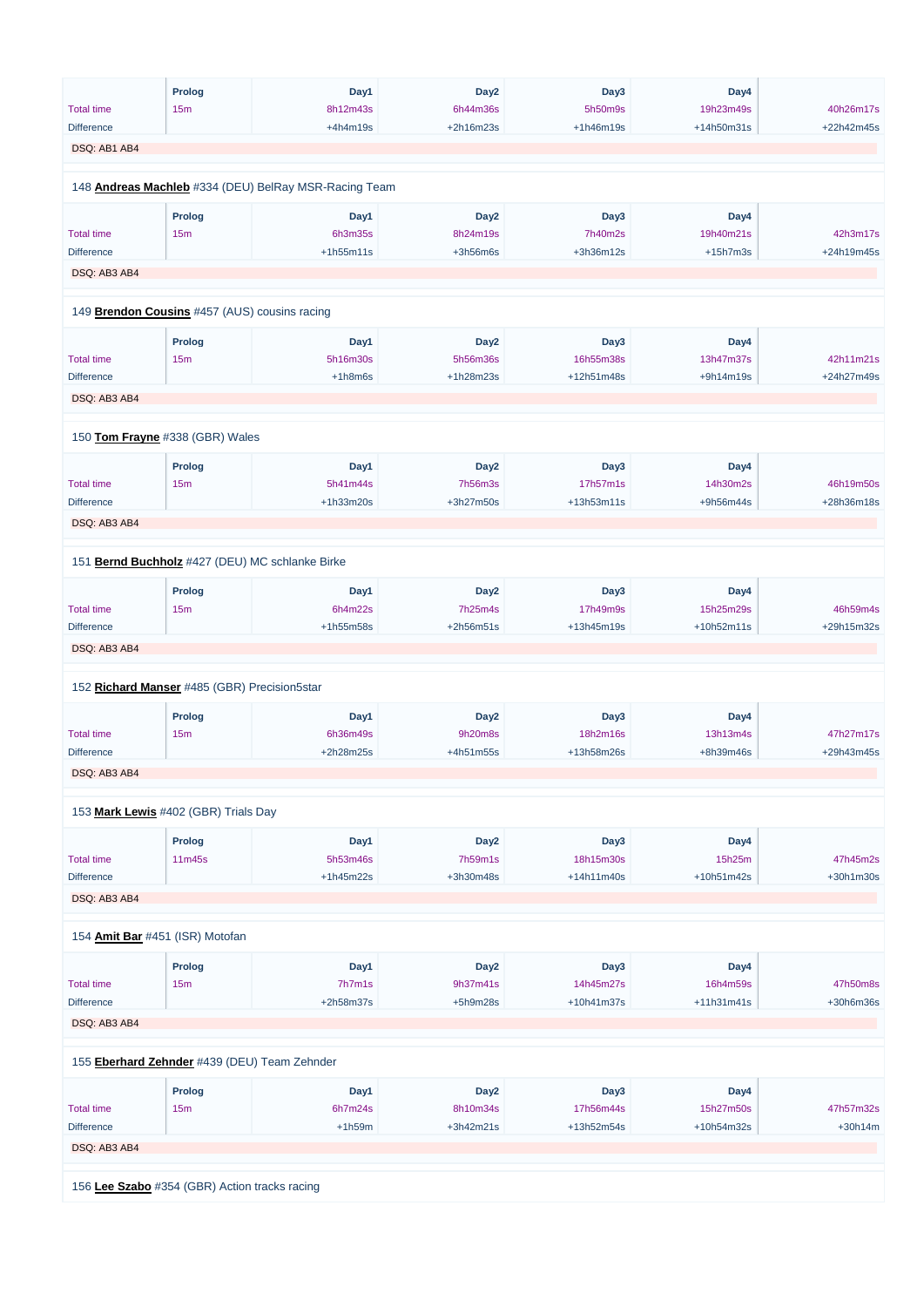|                   | <b>Prolog</b>                                   | Day1        | Day <sub>2</sub> | Day3             | Day4       |            |
|-------------------|-------------------------------------------------|-------------|------------------|------------------|------------|------------|
| <b>Total time</b> | 15m                                             | 5h58m28s    | 8h26m18s         | 18h9m32s         | 16h14m5s   | 49h3m23s   |
|                   |                                                 |             |                  |                  |            |            |
| <b>Difference</b> |                                                 | $+1h50m4s$  | $+3h58m5s$       | $+14h5m42s$      | +11h40m47s | +31h19m51s |
| DSQ: AB3 AB4      |                                                 |             |                  |                  |            |            |
|                   |                                                 |             |                  |                  |            |            |
|                   | 157 Marcin Gedek #416 (POL)                     |             |                  |                  |            |            |
|                   |                                                 |             |                  |                  |            |            |
|                   | <b>Prolog</b>                                   | Day1        | Day <sub>2</sub> | Day3             | Day4       |            |
| <b>Total time</b> | <b>30m</b>                                      | 7h20m45s    | 8h13m1s          | 17h35m44s        | 15h29m33s  | 49h9m3s    |
| <b>Difference</b> |                                                 | $+3h12m21s$ | +3h44m48s        | +13h31m54s       | +10h56m15s | +31h25m31s |
| DSQ: AB3 AB4      |                                                 |             |                  |                  |            |            |
|                   |                                                 |             |                  |                  |            |            |
|                   | 158 Kin Lung Yu #437 (HKG) ?ReunioN?            |             |                  |                  |            |            |
|                   |                                                 |             |                  |                  |            |            |
|                   | <b>Prolog</b>                                   | Day1        | Day <sub>2</sub> | Day3             | Day4       |            |
| <b>Total time</b> | 15m                                             | 6h12m50s    | 8h12m25s         | 15h57m51s        | 18h56m27s  | 49h34m33s  |
| <b>Difference</b> |                                                 | $+2h4m26s$  | +3h44m12s        | $+11h54m1s$      | +14h23m9s  | +31h51m1s  |
| DSQ: AB3 AB4      |                                                 |             |                  |                  |            |            |
|                   |                                                 |             |                  |                  |            |            |
|                   | 159 Liam Gibson #385 (GBR) Zambezi Expeditions  |             |                  |                  |            |            |
|                   |                                                 |             |                  |                  |            |            |
|                   | <b>Prolog</b>                                   | Day1        | Day <sub>2</sub> | Day <sub>3</sub> | Day4       |            |
| <b>Total time</b> | 15m                                             | 6h42m52s    | 8h21m45s         | 15h56m44s        | 18h20m33s  | 49h36m54s  |
| <b>Difference</b> |                                                 | +2h34m28s   | +3h53m32s        | +11h52m54s       | +13h47m15s | +31h53m22s |
|                   |                                                 |             |                  |                  |            |            |
| DSQ: AB3 AB4      |                                                 |             |                  |                  |            |            |
|                   |                                                 |             |                  |                  |            |            |
|                   | 160 Sergio Canales Fausti #347 (MEX) Mexico     |             |                  |                  |            |            |
|                   |                                                 |             |                  | Day3             | Day4       |            |
|                   | <b>Prolog</b>                                   | Day1        | Day <sub>2</sub> |                  |            |            |
| <b>Total time</b> | 15m                                             | 6h50m6s     | 8h23m6s          | 18h15m32s        | 16h51m43s  | 50h35m27s  |
| <b>Difference</b> |                                                 | $+2h41m42s$ | +3h54m53s        | +14h11m42s       | +12h18m25s | +32h51m55s |
| DSQ: AB3 AB4      |                                                 |             |                  |                  |            |            |
|                   |                                                 |             |                  |                  |            |            |
|                   | 161 Petr Vítek #463 (CZE) AAA-HODINKY.CZ        |             |                  |                  |            |            |
|                   | <b>Prolog</b>                                   | Day1        | Day <sub>2</sub> | Day3             | Day4       |            |
|                   |                                                 |             |                  |                  |            |            |
| <b>Total time</b> | 15m                                             | 6h27m53s    | 8h26m23s         | 17h56m14s        | 18h22m44s  | 51h28m14s  |
| <b>Difference</b> |                                                 | +2h19m29s   | +3h58m10s        | +13h52m24s       | +13h49m26s | +33h44m42s |
| DSQ: AB3 AB4      |                                                 |             |                  |                  |            |            |
|                   |                                                 |             |                  |                  |            |            |
|                   | 162 Marc Basseng #375 (DEU) rideXPower          |             |                  |                  |            |            |
|                   |                                                 |             |                  |                  |            |            |
|                   | <b>Prolog</b>                                   | Day1        | Day <sub>2</sub> | Day3             | Day4       |            |
| <b>Total time</b> | 15m                                             | 6h33m25s    | 15h30m31s        | 8h40m57s         | 21h20m     | 52h19m53s  |
| <b>Difference</b> |                                                 | $+2h25m1s$  | $+11h2m18s$      | $+4h37m7s$       | +16h46m42s | +34h36m21s |
| DSQ: AB2 AB3 AB4  |                                                 |             |                  |                  |            |            |
|                   |                                                 |             |                  |                  |            |            |
|                   | 163 Aaron Pfadt #460 (USA) Off Highway Van      |             |                  |                  |            |            |
|                   |                                                 |             |                  |                  |            |            |
|                   | <b>Prolog</b>                                   | Day1        | Day <sub>2</sub> | Day3             | Day4       |            |
| <b>Total time</b> | 15m                                             | 6h5m25s     | 8h49m20s         | 17h51m27s        | 19h45m     | 52h46m12s  |
| <b>Difference</b> |                                                 | $+1h57m1s$  | $+4h21m7s$       | +13h47m37s       | +15h11m42s | +35h2m40s  |
|                   |                                                 |             |                  |                  |            |            |
| DSQ: AB3 AB4      |                                                 |             |                  |                  |            |            |
|                   |                                                 |             |                  |                  |            |            |
|                   | 164 Boris Stebler #480 (CHE) EnduroTeam - Maroc |             |                  |                  |            |            |
|                   | <b>Prolog</b>                                   | Day1        | Day <sub>2</sub> | Day3             | Day4       |            |
| <b>Total time</b> | 15m                                             | 6h13m26s    | 7h50m7s          | 20h28m58s        | 18h20m44s  | 53h8m15s   |
| <b>Difference</b> |                                                 | $+2h5m2s$   | $+3h21m54s$      | +16h25m8s        | +13h47m26s | +35h24m43s |
| DSQ: AB3 AB4      |                                                 |             |                  |                  |            |            |
|                   |                                                 |             |                  |                  |            |            |
|                   |                                                 |             |                  |                  |            |            |
|                   | 165 John Cockings #454 (AUS) JCA                |             |                  |                  |            |            |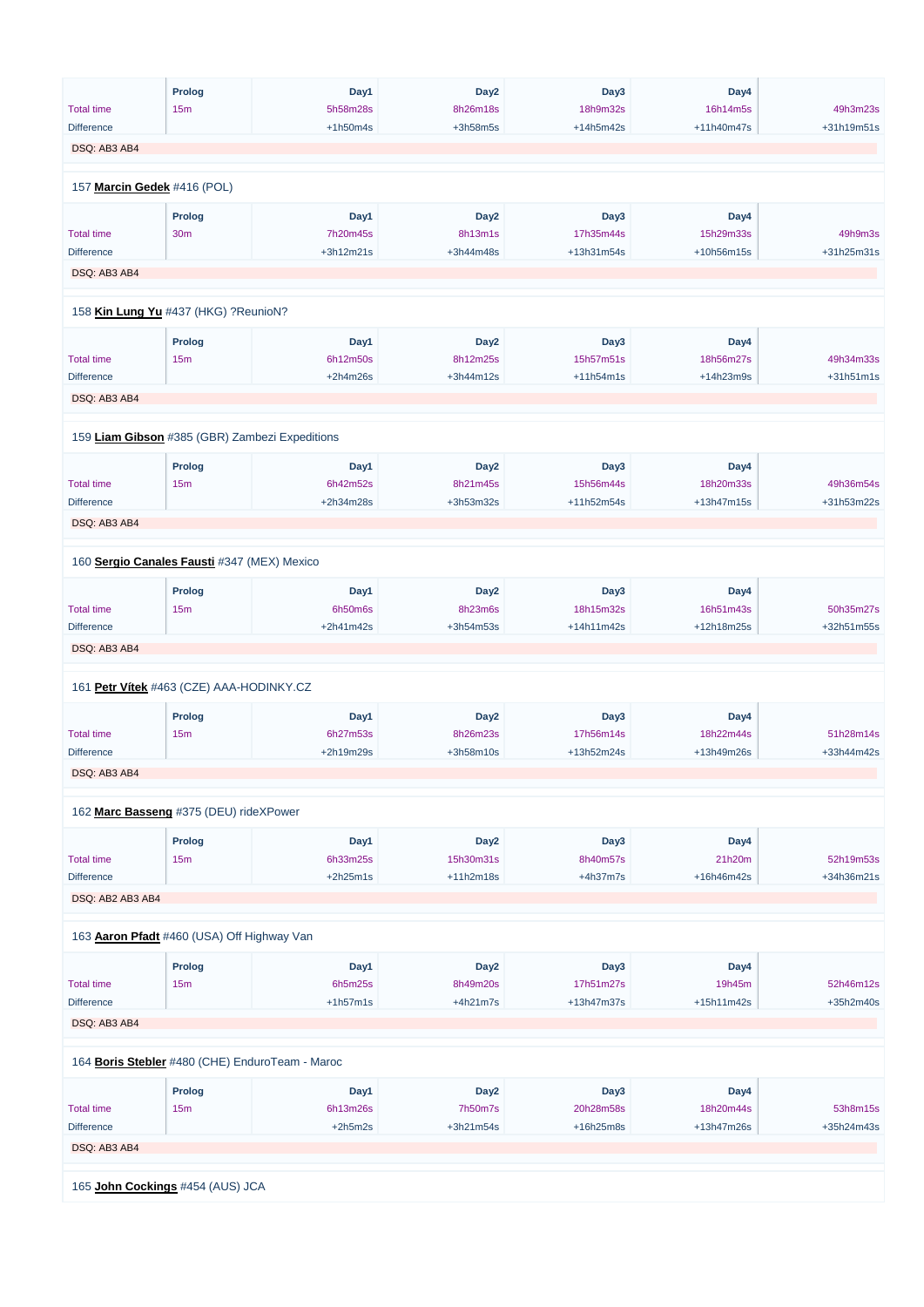|                   | <b>Prolog</b>                                    | Day1                                              | Day <sub>2</sub> | Day3       | Day4       |            |
|-------------------|--------------------------------------------------|---------------------------------------------------|------------------|------------|------------|------------|
| <b>Total time</b> | 15m                                              | 6h50m17s                                          | 9h41m46s         | 20h25m24s  | 16h53m23s  | 54h5m50s   |
| <b>Difference</b> |                                                  | +2h41m53s                                         | +5h13m33s        | +16h21m34s | +12h20m5s  | +36h22m18s |
| DSQ: AB3 AB4      |                                                  |                                                   |                  |            |            |            |
|                   |                                                  |                                                   |                  |            |            |            |
|                   | 166 Thomas Widmann #332 (ITA) Team Kini          |                                                   |                  |            |            |            |
|                   | Prolog                                           | Day1                                              | Day <sub>2</sub> | Day3       | Day4       |            |
| <b>Total time</b> | 15m                                              | 6h52m56s                                          | 8h16m39s         | 18h10m36s  | 21h20m     | 54h55m11s  |
| <b>Difference</b> |                                                  | +2h44m32s                                         | +3h48m26s        | +14h6m46s  | +16h46m42s | +37h11m39s |
| DSQ: AB3 AB4      |                                                  |                                                   |                  |            |            |            |
|                   |                                                  | 167 Rodrigo Anguiano #373 (USA) Mario Roman /Team |                  |            |            |            |
|                   | <b>Prolog</b>                                    | Day1                                              | Day <sub>2</sub> | Day3       | Day4       |            |
| <b>Total time</b> | 15m                                              | 5h35m22s                                          | 6h9m41s          | 21h51m49s  | 21h20m     | 55h11m52s  |
| <b>Difference</b> |                                                  | +1h26m58s                                         | +1h41m28s        | +17h47m59s | +16h46m42s | +37h28m20s |
|                   |                                                  |                                                   |                  |            |            |            |
| DSQ: AB3 AB4      |                                                  |                                                   |                  |            |            |            |
|                   |                                                  |                                                   |                  |            |            |            |
|                   | 168 Robert Parry #362 (GBR) Precision 5 star     |                                                   |                  |            |            |            |
|                   | <b>Prolog</b>                                    | Day1                                              | Day <sub>2</sub> | Day3       | Day4       |            |
| <b>Total time</b> | 15m                                              | 6h30m                                             | 9h23m18s         | 18h2m36s   | 21h20m     | 55h30m54s  |
| <b>Difference</b> |                                                  | +2h21m36s                                         | $+4h55m5s$       | +13h58m46s | +16h46m42s | +37h47m22s |
| DSQ: AB3 AB4      |                                                  |                                                   |                  |            |            |            |
|                   |                                                  |                                                   |                  |            |            |            |
|                   | 169 Markus Fröschl #353 (AUT) Frölang Racing     |                                                   |                  |            |            |            |
|                   | <b>Prolog</b>                                    | Day1                                              | Day <sub>2</sub> | Day3       | Day4       |            |
| <b>Total time</b> | 15m                                              | 7h6m24s                                           | 8h22m19s         | 22h50m     | 17h45m59s  | 56h19m42s  |
| <b>Difference</b> |                                                  | $+2h58m$                                          | $+3h54m6s$       | +18h46m10s | +13h12m41s | +38h36m10s |
| DSQ: AB3 AB4      |                                                  |                                                   |                  |            |            |            |
|                   |                                                  |                                                   |                  |            |            |            |
|                   | 170 Ziegler Peter #464 (CHE) Enduro Team - Maroc |                                                   |                  |            |            |            |
|                   | <b>Prolog</b>                                    | Day1                                              | Day <sub>2</sub> | Day3       | Day4       |            |
| <b>Total time</b> | 15m                                              | 6h17m                                             | 12h34m13s        | 17h47m25s  | 19h35m49s  | 56h29m27s  |
| <b>Difference</b> |                                                  | $+2h8m36s$                                        | $+8h6m$          | +13h43m35s | +15h2m31s  | +38h45m55s |
| DSQ: AB3 AB4      |                                                  |                                                   |                  |            |            |            |
|                   | 171 Jochen Roser #360 (DEU) MSC Wieslauftal      |                                                   |                  |            |            |            |
|                   | <b>Prolog</b>                                    | Day1                                              | Day <sub>2</sub> | Day3       | Day4       |            |
| <b>Total time</b> | 15m                                              | 6h10m31s                                          | 14h11m33s        | 20h32m58s  | 16h9m46s   | 57h19m48s  |
| <b>Difference</b> |                                                  | $+2h2m7s$                                         | +9h43m20s        | +16h29m8s  | +11h36m28s | +39h36m16s |
|                   |                                                  |                                                   |                  |            |            |            |
| DSQ: AB3 AB4      |                                                  |                                                   |                  |            |            |            |
|                   |                                                  | 172 David Andrade #436 (MEX) Avandaro Motor sport |                  |            |            |            |
|                   | <b>Prolog</b>                                    | Day1                                              | Day <sub>2</sub> | Day3       | Day4       |            |
|                   |                                                  |                                                   |                  |            |            |            |

Total time 15m 11h33m9s 8h26m19s 17h44m33s 21h20m 59h19m1s

| <b>Difference</b>                                           |                                              | $+7h24m45s$ | $+3h58m6s$       | +13h40m43s   | +16h46m42s | +41h35m29s  |  |  |  |
|-------------------------------------------------------------|----------------------------------------------|-------------|------------------|--------------|------------|-------------|--|--|--|
| DSQ: AB1 AB3 AB4                                            |                                              |             |                  |              |            |             |  |  |  |
|                                                             |                                              |             |                  |              |            |             |  |  |  |
| 173 Alberto Justo Salas #378 (ARG) Team Argentina/ Solomoto |                                              |             |                  |              |            |             |  |  |  |
|                                                             |                                              |             |                  |              |            |             |  |  |  |
|                                                             | <b>Prolog</b>                                | Day1        | Day <sub>2</sub> | Day3         | Day4       |             |  |  |  |
| <b>Total time</b>                                           | 15 <sub>m</sub>                              | 7h10m15s    | 7h57m26s         | 22h50m       | 21h20m     | 59h32m41s   |  |  |  |
| <b>Difference</b>                                           |                                              | $+3h1m51s$  | $+3h29m13s$      | $+18h46m10s$ | +16h46m42s | $+41h49m9s$ |  |  |  |
| DSQ: AB3 AB4                                                |                                              |             |                  |              |            |             |  |  |  |
|                                                             |                                              |             |                  |              |            |             |  |  |  |
|                                                             | 174 Bill Forsyth #376 (GBR) Team LDG Preston |             |                  |              |            |             |  |  |  |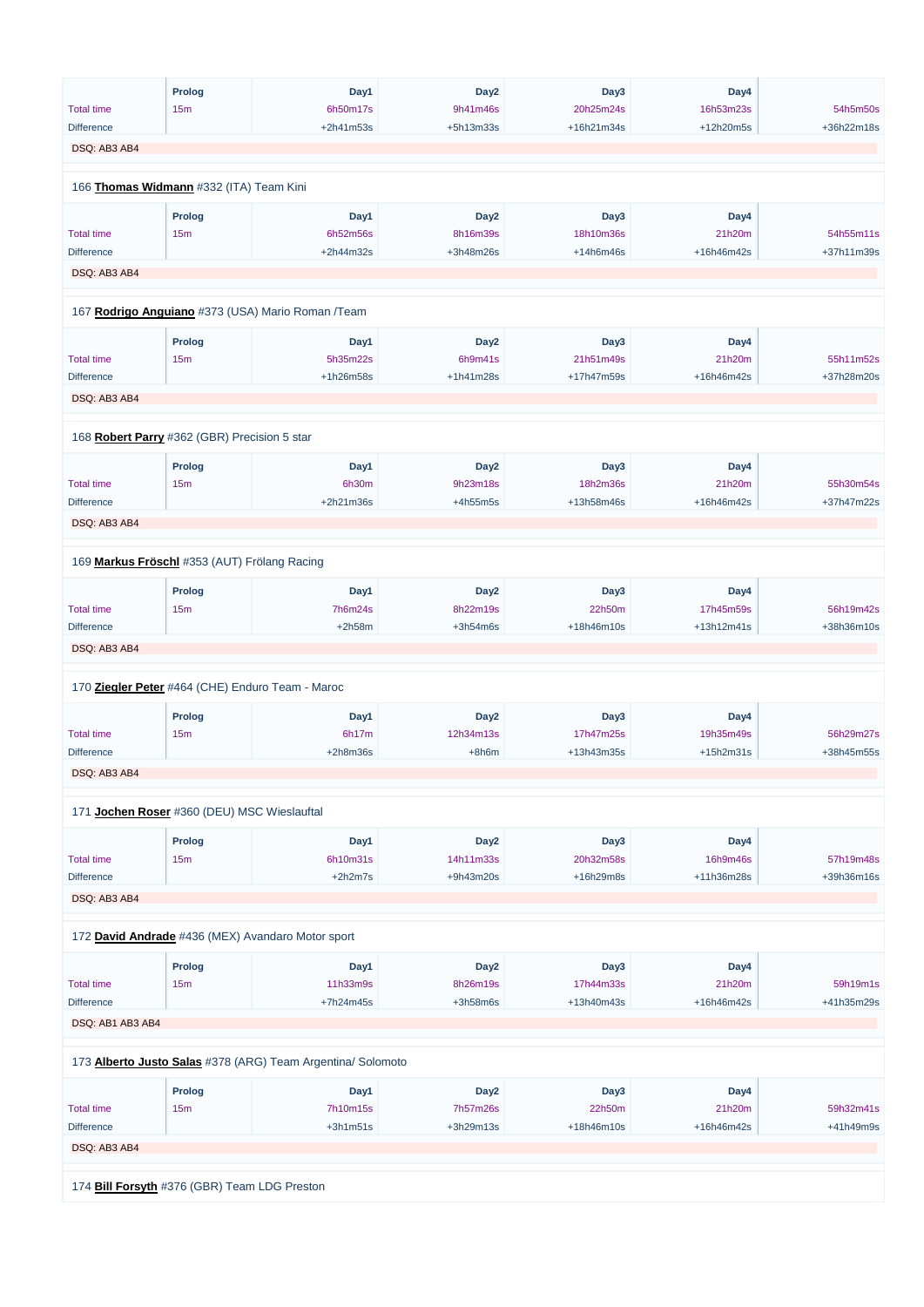|                   | <b>Prolog</b>                       | Day1                                                                                | Day <sub>2</sub> | Day3       | Day4       |            |
|-------------------|-------------------------------------|-------------------------------------------------------------------------------------|------------------|------------|------------|------------|
| <b>Total time</b> | 15m                                 | 7h5m13s                                                                             | 14h29m39s        | 22h50m     | 15h49m11s  | 60h29m3s   |
| <b>Difference</b> |                                     | +2h56m49s                                                                           | $+10h1m26s$      | +18h46m10s | +11h15m53s | +42h45m31s |
|                   |                                     |                                                                                     |                  |            |            |            |
| DSQ: AB3 AB4      |                                     |                                                                                     |                  |            |            |            |
|                   |                                     |                                                                                     |                  |            |            |            |
|                   |                                     | 175 Jonny (Ioannis) Polychronis #469 (GRC) The Heart Of Hard Enduro / Sherco Hellas |                  |            |            |            |
|                   |                                     |                                                                                     |                  |            |            |            |
|                   | <b>Prolog</b>                       | Day1                                                                                | Day <sub>2</sub> | Day3       | Day4       |            |
| <b>Total time</b> | 15m                                 | 6h34m27s                                                                            | 14h12m44s        | 20h32m18s  | 19h43m44s  | 61h18m13s  |
| <b>Difference</b> |                                     | $+2h26m3s$                                                                          | +9h44m31s        | +16h28m28s | +15h10m26s | +43h34m41s |
| DSQ: AB3 AB4      |                                     |                                                                                     |                  |            |            |            |
|                   |                                     |                                                                                     |                  |            |            |            |
|                   |                                     | 176 Wayne Player #418 (GBR) Hill view kitchens.com                                  |                  |            |            |            |
|                   |                                     |                                                                                     |                  |            |            |            |
|                   | <b>Prolog</b>                       | Day1                                                                                | Day <sub>2</sub> | Day3       | Day4       |            |
| <b>Total time</b> | 15m                                 | 5h38m42s                                                                            | 18h17m           | 19h54m8s   | 21h20m     | 65h24m50s  |
| <b>Difference</b> |                                     | +1h30m18s                                                                           | +13h48m47s       | +15h50m18s | +16h46m42s | +47h41m18s |
| DSQ: AB2 AB3 AB4  |                                     |                                                                                     |                  |            |            |            |
|                   |                                     |                                                                                     |                  |            |            |            |
|                   | 177 Jascha Riepert #367 (DEU) Team  |                                                                                     |                  |            |            |            |
|                   |                                     |                                                                                     |                  |            |            |            |
|                   | <b>Prolog</b>                       | Day1                                                                                | Day <sub>2</sub> | Day3       | Day4       |            |
| <b>Total time</b> | 15m                                 | 6h54m26s                                                                            | 14h11m11s        | 22h50m     | 21h20m     | 65h30m37s  |
| <b>Difference</b> |                                     | $+2h46m2s$                                                                          | +9h42m58s        | +18h46m10s | +16h46m42s | +47h47m5s  |
| DSQ: AB3 AB4      |                                     |                                                                                     |                  |            |            |            |
|                   |                                     |                                                                                     |                  |            |            |            |
|                   |                                     | 178 Jaco Vander Maarl #420 (NLD) Team De Doelen                                     |                  |            |            |            |
|                   | <b>Prolog</b>                       | Day1                                                                                | Day <sub>2</sub> | Day3       | Day4       |            |
| <b>Total time</b> | 9m30s                               | 6h32m22s                                                                            | 14h39m50s        | 22h50m     | 21h20m     | 65h31m42s  |
| <b>Difference</b> |                                     | +2h23m58s                                                                           | +10h11m37s       | +18h46m10s | +16h46m42s | +47h48m10s |
|                   |                                     |                                                                                     |                  |            |            |            |
| DSQ: AB3 AB4      |                                     |                                                                                     |                  |            |            |            |
|                   |                                     |                                                                                     |                  |            |            |            |
|                   | 179 Paul Philipp #323 (CAN) Korber  |                                                                                     |                  |            |            |            |
|                   | <b>Prolog</b>                       | Day1                                                                                | Day <sub>2</sub> | Day3       | Day4       |            |
| <b>Total time</b> |                                     | 7h27m45s                                                                            |                  | 22h50m     | 21h20m     | 66h18m21s  |
|                   | 15m                                 |                                                                                     | 14h25m36s        |            |            |            |
| <b>Difference</b> |                                     | +3h19m21s                                                                           | +9h57m23s        | +18h46m10s | +16h46m42s | +48h34m49s |
| DSQ: AB3 AB4      |                                     |                                                                                     |                  |            |            |            |
|                   |                                     |                                                                                     |                  |            |            |            |
|                   | 180 Pui Kin Ma #441 (HKG) ?ReunioN? |                                                                                     |                  |            |            |            |
|                   | Prolog                              | Day1                                                                                | Day <sub>2</sub> | Day3       | Day4       |            |
|                   |                                     |                                                                                     |                  |            |            |            |
| <b>Total time</b> | 15m                                 | 8h6m16s                                                                             | 16h3m53s         | 20h41m31s  | 21h20m     | 66h26m40s  |
| <b>Difference</b> |                                     | +3h57m52s                                                                           | +11h35m40s       | +16h37m41s | +16h46m42s | +48h43m8s  |
| DSQ: AB2 AB3 AB4  |                                     |                                                                                     |                  |            |            |            |
|                   |                                     |                                                                                     |                  |            |            |            |
|                   |                                     | 181 Shaun Andrikopoulos #430 (USA) Larson 55 Racing                                 |                  |            |            |            |
|                   |                                     |                                                                                     |                  |            |            |            |
|                   | <b>Prolog</b>                       | Day1                                                                                | Day <sub>2</sub> | Day3       | Day4       |            |

| <b>Total time</b>                           | 15 <sub>m</sub>                                     | 7h33m16s    | 15h15m43s        | 22h50m       | 21h20m     | 67h13m59s  |  |  |  |
|---------------------------------------------|-----------------------------------------------------|-------------|------------------|--------------|------------|------------|--|--|--|
| <b>Difference</b>                           |                                                     | $+3h24m52s$ | $+10h47m30s$     | $+18h46m10s$ | +16h46m42s | +49h30m27s |  |  |  |
| DSQ: AB2 AB3 AB4                            |                                                     |             |                  |              |            |            |  |  |  |
|                                             |                                                     |             |                  |              |            |            |  |  |  |
| 182 Zeno Pasti #400 (ITA) Moto club Treviso |                                                     |             |                  |              |            |            |  |  |  |
|                                             | <b>Prolog</b>                                       | Day1        | Day <sub>2</sub> | Day3         | Day4       |            |  |  |  |
| <b>Total time</b>                           | 15 <sub>m</sub>                                     | 5h38m17s    | 18h19m5s         | 22h50m       | 21h20m     | 68h22m22s  |  |  |  |
| <b>Difference</b>                           |                                                     | $+1h29m53s$ | +13h50m52s       | $+18h46m10s$ | +16h46m42s | +50h38m50s |  |  |  |
| DSQ: AB2 AB3 AB4                            |                                                     |             |                  |              |            |            |  |  |  |
|                                             |                                                     |             |                  |              |            |            |  |  |  |
|                                             | 183 Hans Dahlström #496 (SWE) AiM Motorsport Sweden |             |                  |              |            |            |  |  |  |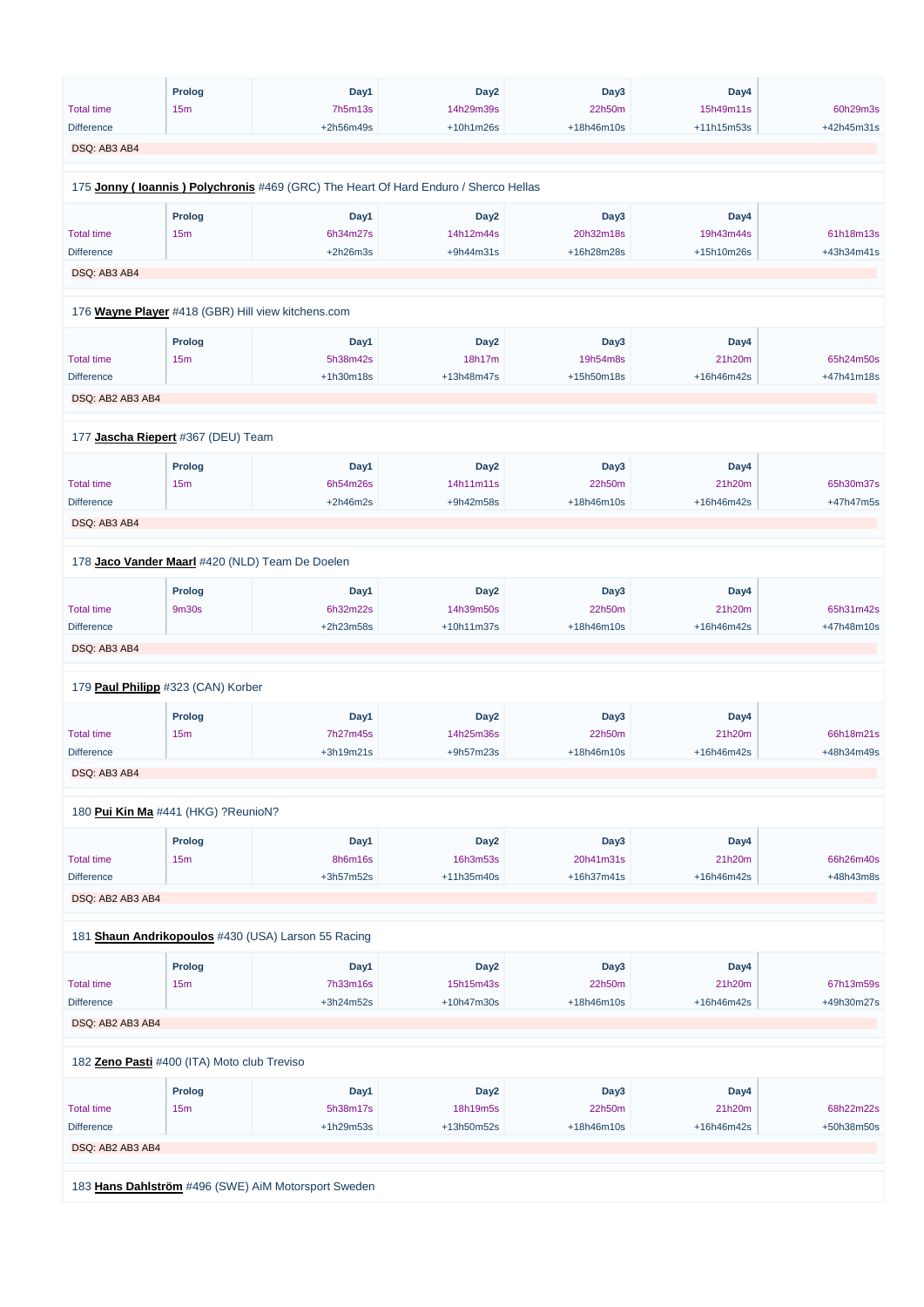|                      | <b>Prolog</b>                              | Day1                                              | Day <sub>2</sub> | Day3        | Day4       |            |
|----------------------|--------------------------------------------|---------------------------------------------------|------------------|-------------|------------|------------|
| <b>Total time</b>    | 15m                                        | 11h21m18s                                         | 14h41m12s        | 21h7m35s    | 21h20m     | 68h45m5s   |
|                      |                                            |                                                   |                  |             |            |            |
| <b>Difference</b>    |                                            | +7h12m54s                                         | +10h12m59s       | $+17h3m45s$ | +16h46m42s | +51h1m33s  |
| DSQ: AB1 AB4         |                                            |                                                   |                  |             |            |            |
|                      |                                            |                                                   |                  |             |            |            |
|                      | 184 Eddie Sloane #377 (GBR) Trax           |                                                   |                  |             |            |            |
|                      |                                            |                                                   |                  |             |            |            |
|                      | <b>Prolog</b>                              | Day1                                              | Day <sub>2</sub> | Day3        | Day4       |            |
| <b>Total time</b>    | 15m                                        | 7h29m33s                                          | 20h30m           | 20h8m56s    | 21h20m     | 69h43m29s  |
| <b>Difference</b>    |                                            | $+3h21m9s$                                        | $+16h1m47s$      | $+16h5m6s$  | +16h46m42s | +51h59m57s |
|                      |                                            |                                                   |                  |             |            |            |
| DSQ: AB2 AB4         |                                            |                                                   |                  |             |            |            |
|                      |                                            |                                                   |                  |             |            |            |
|                      | 185 Twan Van Poppel #305 (NLD) The Slopers |                                                   |                  |             |            |            |
|                      |                                            |                                                   |                  |             |            |            |
|                      | <b>Prolog</b>                              | Day1                                              | Day <sub>2</sub> | Day3        | Day4       |            |
| <b>Total time</b>    | 15m                                        | 6h39m57s                                          | 20h25m           | 22h50m      | 21h20m     | 71h29m57s  |
| <b>Difference</b>    |                                            | +2h31m33s                                         | +15h56m47s       | +18h46m10s  | +16h46m42s | +53h46m25s |
| DSQ: AB2 AB3 AB4     |                                            |                                                   |                  |             |            |            |
|                      |                                            |                                                   |                  |             |            |            |
|                      |                                            |                                                   |                  |             |            |            |
|                      | 186 Brett Summers #456 (AUS)               |                                                   |                  |             |            |            |
|                      |                                            |                                                   |                  |             |            |            |
|                      | <b>Prolog</b>                              | Day1                                              | Day <sub>2</sub> | Day3        | Day4       |            |
| <b>Total time</b>    | 15m                                        | 7h42m7s                                           | 20h25m           | 22h50m      | 21h20m     | 72h32m7s   |
| <b>Difference</b>    |                                            | +3h33m43s                                         | +15h56m47s       | +18h46m10s  | +16h46m42s | +54h48m35s |
| DSQ: AB2 AB3 AB4     |                                            |                                                   |                  |             |            |            |
|                      |                                            |                                                   |                  |             |            |            |
|                      |                                            |                                                   |                  |             |            |            |
|                      | 187 Jake Harris #401 (GBR) Weldbros racing |                                                   |                  |             |            |            |
|                      | <b>Prolog</b>                              | Day1                                              | Day <sub>2</sub> | Day3        | Day4       |            |
|                      |                                            |                                                   |                  |             |            |            |
| <b>Total time</b>    | 15m                                        | 19h48m3s                                          | 14h33m27s        | 22h50m      | 21h20m     | 78h46m30s  |
| <b>Difference</b>    |                                            | +15h39m39s                                        | $+10h5m14s$      | +18h46m10s  | +16h46m42s | +61h2m58s  |
| DSQ: AB1 AB3 AB4     |                                            |                                                   |                  |             |            |            |
|                      |                                            |                                                   |                  |             |            |            |
|                      | 188 Ross Mailer #425 (GBR) RMR             |                                                   |                  |             |            |            |
|                      |                                            |                                                   |                  |             |            |            |
|                      | <b>Prolog</b>                              | Day1                                              | Day <sub>2</sub> | Day3        | Day4       |            |
| <b>Total time</b>    | 15m                                        | 14h1m7s                                           | 20h25m           | 22h50m      | 21h20m     | 78h51m7s   |
| <b>Difference</b>    |                                            | +9h52m43s                                         | +15h56m47s       | +18h46m10s  | +16h46m42s | +61h7m35s  |
|                      |                                            |                                                   |                  |             |            |            |
| DSQ: AB1 AB2 AB3 AB4 |                                            |                                                   |                  |             |            |            |
|                      |                                            |                                                   |                  |             |            |            |
|                      | 189 Pauliina Sievänen #343 (FIN)           |                                                   |                  |             |            |            |
|                      |                                            |                                                   |                  |             |            |            |
|                      | <b>Prolog</b>                              | Day1                                              | Day <sub>2</sub> | Day3        | Day4       |            |
| <b>Total time</b>    | 15m                                        | 18h50m10s                                         | 15h48m12s        | 22h50m      | 21h20m     | 79h3m22s   |
| <b>Difference</b>    |                                            | $+14h41m46s$                                      | +11h19m59s       | +18h46m10s  | +16h46m42s | +61h19m50s |
| DSQ: AB1 AB3 AB4     |                                            |                                                   |                  |             |            |            |
|                      |                                            |                                                   |                  |             |            |            |
|                      |                                            |                                                   |                  |             |            |            |
|                      | 190 Thomas Schweikart #355 (AUT)           |                                                   |                  |             |            |            |
|                      | <b>Prolog</b>                              | Day1                                              | Day <sub>2</sub> | Day3        | Day4       |            |
|                      |                                            |                                                   |                  |             |            |            |
| <b>Total time</b>    | 15m                                        | 18h28m20s                                         | 16h50m36s        | 22h50m      | 21h20m     | 79h43m56s  |
| <b>Difference</b>    |                                            | +14h19m56s                                        | +12h22m23s       | +18h46m10s  | +16h46m42s | +62h24s    |
| DSQ: AB1 AB3 AB4     |                                            |                                                   |                  |             |            |            |
|                      |                                            |                                                   |                  |             |            |            |
|                      | 191 Arturo Garza #327 (MEX)                |                                                   |                  |             |            |            |
|                      |                                            |                                                   |                  |             |            |            |
|                      | <b>Prolog</b>                              | Day1                                              | Day <sub>2</sub> | Day3        | Day4       |            |
| <b>Total time</b>    | 15m                                        | 15h50m19s                                         | 20h25m           | 22h50m      | 21h20m     | 80h40m19s  |
| <b>Difference</b>    |                                            | +11h41m55s                                        | +15h56m47s       | +18h46m10s  | +16h46m42s | +62h56m47s |
|                      |                                            |                                                   |                  |             |            |            |
| DSQ: AB1 AB2 AB3 AB4 |                                            |                                                   |                  |             |            |            |
|                      |                                            |                                                   |                  |             |            |            |
|                      |                                            | 192 Adam Burt #393 (GBR) AJB PLUMBING AND HEATING |                  |             |            |            |
|                      |                                            |                                                   |                  |             |            |            |